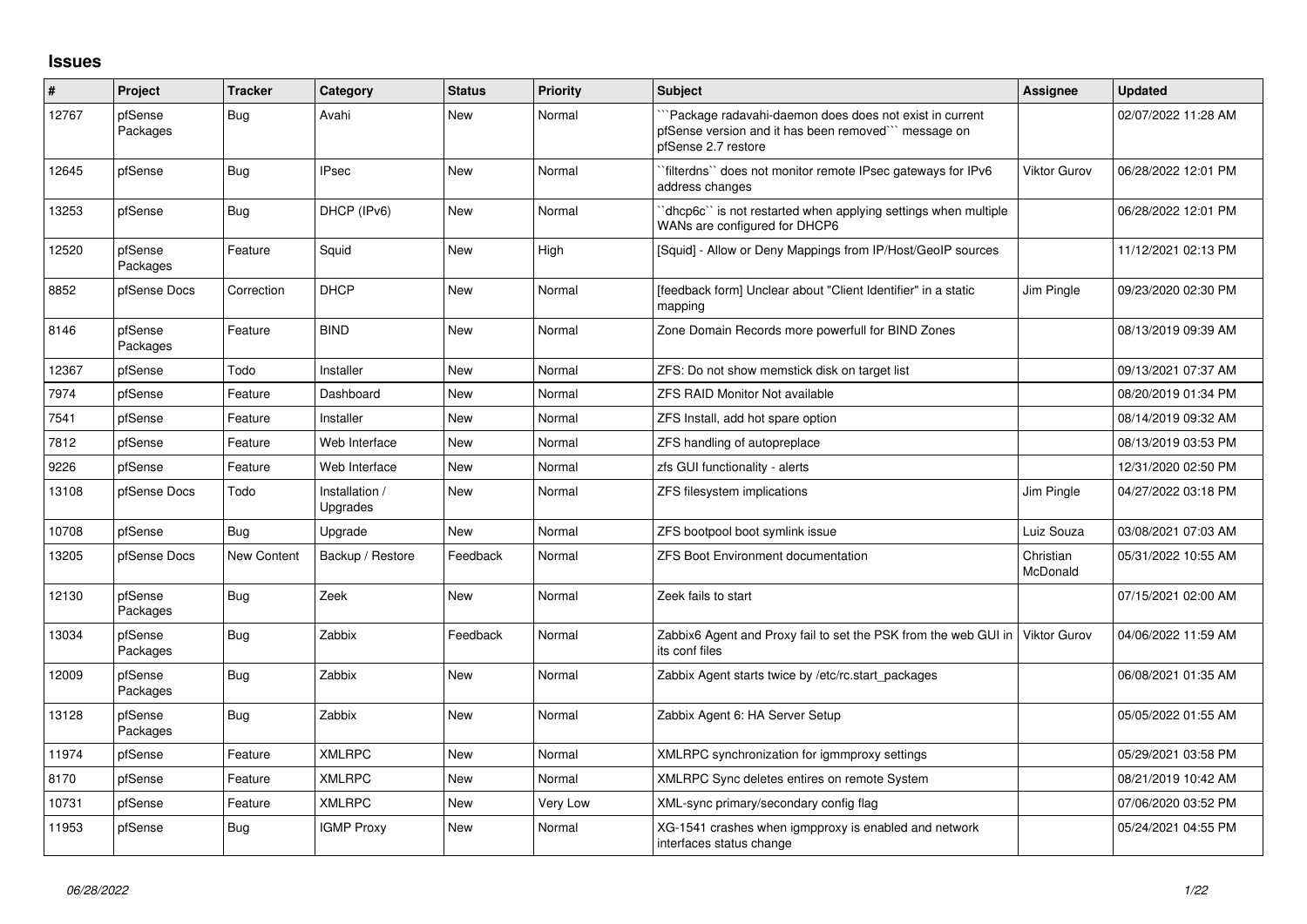| $\sharp$ | Project             | <b>Tracker</b>     | Category       | <b>Status</b> | <b>Priority</b> | Subject                                                                                                                | Assignee              | <b>Updated</b>      |
|----------|---------------------|--------------------|----------------|---------------|-----------------|------------------------------------------------------------------------------------------------------------------------|-----------------------|---------------------|
| 13141    | pfSense<br>Packages | <b>Bug</b>         | squidguard     | New           | Normal          | wrong page squidguard block                                                                                            |                       | 05/09/2022 05:33 PM |
| 8566     | pfSense             | Bug                | CARP           | New           | Normal          | Wrong IPv6 source in NS request in case using of IPv6 alias                                                            |                       | 06/12/2018 01:26 PM |
| 12812    | pfSense<br>Packages | Feature            | arpwatch       | New           | Normal          | Would it be helpful if the FreeBSD net-mgmt/arpwatch port had<br>an option to use mail/dma for mail delivery?          |                       | 02/16/2022 06:09 PM |
| 13016    | pfSense Docs        | <b>New Content</b> | Virtualization | New           | Normal          | Workaround for bandwith issues since 2.6 when installed in<br>Hyper-V                                                  |                       | 04/01/2022 01:06 PM |
| 7986     | pfSense             | Bug                | Wireless       | New           | Normal          | WLAN card no longer properly initialized under 2.4.0                                                                   |                       | 06/19/2020 08:08 AM |
| 7367     | pfSense<br>Packages | Feature            | Squid          | New           | Normal          | <b>Wizard for Squid</b>                                                                                                |                       | 03/14/2017 01:59 PM |
| 8464     | pfSense             | Bug                | Wireless       | New           | Very Low        | Wireless USB card does not connect to WiFi automatically after<br>reboot/halt                                          |                       | 06/19/2020 03:44 AM |
| 11302    | pfSense             | Feature            | WireGuard      | New           | Normal          | WireGuard XMLRPC sync                                                                                                  |                       | 03/19/2021 10:59 AM |
| 12526    | pfSense<br>Packages | Feature            | WireGuard      | New           | Normal          | <b>WireGuard Widget</b>                                                                                                | Christian<br>McDonald | 11/17/2021 07:15 AM |
| 12513    | pfSense<br>Packages | Feature            | WireGuard      | New           | Normal          | WireGuard Utilization Status (Beyond Active Connection)                                                                | Christian<br>McDonald | 12/22/2021 08:40 PM |
| 12608    | pfSense<br>Packages | Bug                | WireGuard      | New           | High            | WireGuard tunnels monitored by dpinger causing system to stop<br>routing completely in certain situations              | Christian<br>McDonald | 12/16/2021 03:14 PM |
| 12525    | pfSense<br>Packages | Feature            | WireGuard      | New           | Normal          | WireGuard Tunnel restore configuration                                                                                 | Christian<br>McDonald | 11/17/2021 07:15 AM |
| 13115    | pfSense<br>Packages | Bug                | WireGuard      | Feedback      | Normal          | WireGuard panic due to KBI changes in "'udp_tun_func_t()"                                                              | Christian<br>McDonald | 05/15/2022 10:47 AM |
| 11604    | pfSense             | Feature            | WireGuard      | New           | Normal          | WireGuard Dynamic Listen Port Randomization                                                                            |                       | 03/19/2021 10:59 AM |
| 11498    | pfSense             | Feature            | WireGuard      | New           | Normal          | WireGuard does not pass multicast traffic to peer                                                                      | Peter Grehan          | 03/19/2021 10:59 AM |
| 12178    | pfSense<br>Packages | <b>Bug</b>         | WireGuard      | New           | Low             | WireGuard always shows 'Configuring WireGuard<br>tunnelsdone.' message on boot                                         |                       | 07/30/2021 06:58 AM |
| 12121    | pfSense             | Feature            | OpenVPN        | New           | Normal          | Wider "local network(s)" fields in OpenVPN server configuration                                                        |                       | 07/19/2021 07:37 AM |
| 6697     | pfSense             | Todo               | Web Interface  | New           | Low             | White squares around the numeric values in the Status / Queues<br>page                                                 | Jared Dillard         | 08/15/2016 03:19 AM |
| 1186     | pfSense             | <b>Bug</b>         | RRD Graphs     | Confirmed     | Normal          | When in pure routing mode the rrd graphs are blank                                                                     |                       | 09/16/2015 04:31 PM |
| 9626     | pfSense             | <b>Bug</b>         | Web Interface  | New           | Normal          | When deny write permission is assigned to a user, there is no<br>error feedback if the user tries to write something   |                       | 06/25/2022 05:41 PM |
| 6026     | pfSense             | Bug                | Rules / NAT    | New           | Low             | webinterface, firewall rules, wrapping of columns or visible<br>(horizontal) scrollbar needed when contents doesnt fit | <b>Jared Dillard</b>  | 08/20/2019 03:40 PM |
| 3771     | pfSense             | Bug                | DHCP (IPv4)    | New           | Normal          | Webinterface and dhcpdcrashes with 500+ static leases                                                                  |                       | 08/21/2019 09:26 AM |
| 8419     | pfSense             | <b>Bug</b>         | Web Interface  | New           | Normal          | webgui, when menubar is fixed to the top of the screen, the last<br>items of long menus cannot be seen/used.           |                       | 07/19/2018 03:10 PM |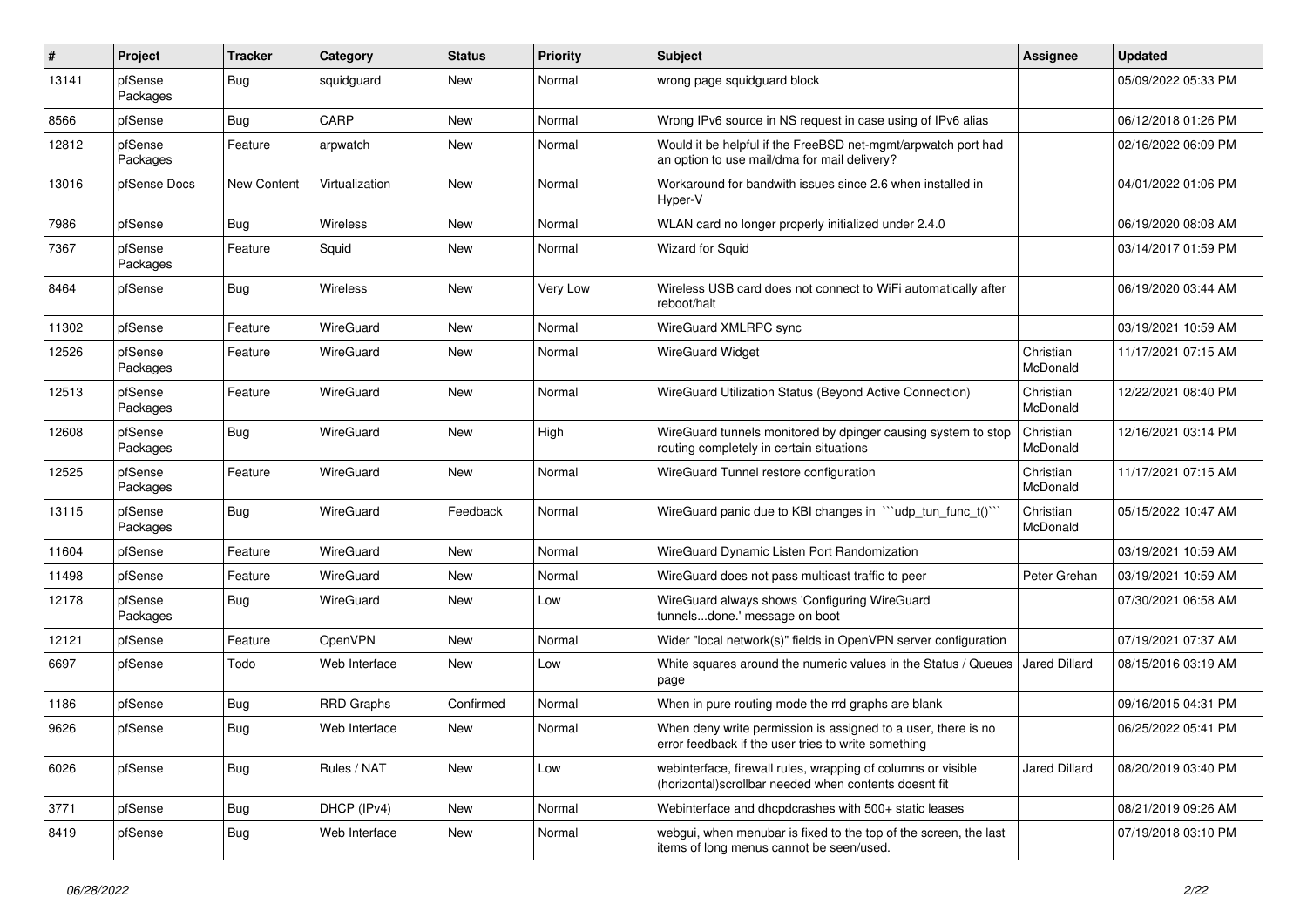| ∦     | Project             | <b>Tracker</b> | Category                            | <b>Status</b>                 | Priority | <b>Subject</b>                                                                                                                                              | Assignee   | <b>Updated</b>      |
|-------|---------------------|----------------|-------------------------------------|-------------------------------|----------|-------------------------------------------------------------------------------------------------------------------------------------------------------------|------------|---------------------|
| 7248  | pfSense             | Feature        | <b>IPsec</b>                        | New                           | Normal   | Web UI for IPSec settings should warn about poor security<br>choices                                                                                        | Jim Pingle | 10/31/2019 12:15 PM |
| 10732 | pfSense             | Feature        | <b>High Availability</b>            | New                           | Very Low | Warning banner for secondary HA node                                                                                                                        |            | 12/23/2021 03:34 AM |
| 8036  | pfSense             | Feature        | <b>IPsec</b>                        | New                           | Normal   | Want to run multiple Mobile Client IKEv2 server instances                                                                                                   |            | 08/14/2019 09:31 AM |
| 12764 | pfSense             | Bug            | Gateways                            | New                           | Normal   | VTI gateway status is pending after assigning the VTI interface                                                                                             |            | 02/07/2022 05:41 AM |
| 13220 | pfSense             | Feature        | Captive Portal                      | New                           | Very Low | Voucher per-roll bandwidth restrictions and traffic quotas                                                                                                  |            | 05/26/2022 08:16 AM |
| 13272 | pfSense             | <b>Bug</b>     | <b>Captive Portal</b>               | <b>Pull Request</b><br>Review | Very Low | Voucher CSV output has leading space before voucher code                                                                                                    | Jim Pingle | 06/28/2022 12:01 PM |
| 1337  | pfSense             | Feature        | Interfaces                          | Assigned                      | Normal   | VLANs with different MAC address than parent interface                                                                                                      |            | 04/21/2022 12:39 PM |
| 12070 | pfSense             | <b>Bug</b>     | DHCP (IPv4)                         | New                           | Low      | VLAN0 for WAN DHCP                                                                                                                                          |            | 12/23/2021 04:31 PM |
| 6977  | pfSense             | Bug            | Interfaces                          | New                           | Normal   | VLAN traffic is erroneously counted as underlying iface<br>(untagged) traffic                                                                               |            | 08/13/2019 02:56 PM |
| 8089  | pfSense             | <b>Bug</b>     | Interfaces                          | New                           | High     | VLAN page breaks after config restore to new hardware.                                                                                                      |            | 11/21/2017 01:38 PM |
| 9453  | pfSense             | Bug            | LAGG Interfaces                     | New                           | Normal   | VLAN Interfaces on LAGG get orphaned at boot                                                                                                                |            | 08/21/2019 11:16 AM |
| 10446 | pfSense             | Feature        | Rules / NAT                         | New                           | Very Low | VIP address is not shown in firewall rules                                                                                                                  |            | 06/09/2022 02:07 PM |
| 12960 | pfSense             | <b>Bug</b>     | Installer                           | New                           | Normal   | VGA installer image defaults to serial console, serial console is<br>default in GUI settings                                                                |            | 06/28/2022 12:01 PM |
| 10791 | pfSense<br>Packages | <b>Bug</b>     | PIMD                                | New                           | Normal   | Valid (vlan)interfaces do not get vif reporting "Invalid phyint<br>address"                                                                                 |            | 10/06/2020 09:20 AM |
| 8385  | pfSense             | Feature        | Rules / NAT                         | New                           | Normal   | Utilize IP addresses from successfully authenticated OpenVPN<br>endpoints to Update Firewall Rules                                                          |            | 07/19/2018 03:07 PM |
| 7734  | pfSense             | <b>Bug</b>     | DHCP (IPv6)                         | New                           | Normal   | Using opton ia pd0 does not renew prefix and prefix get dropped                                                                                             |            | 07/31/2017 03:46 AM |
| 6799  | pfSense             | <b>Bug</b>     | Rules / NAT                         | New                           | Normal   | Using NOT (!) with interface subnet macros results unexpected<br>traffic passing when multiple subnets are included in the macro<br>(i.e. VIP subnets)      |            | 02/07/2022 02:18 PM |
| 11503 | pfSense             | <b>Bug</b>     | OpenVPN                             | New                           | Normal   | Using multiple authentication backends on an OpenVPN server<br>fails                                                                                        |            | 02/23/2021 12:23 PM |
| 11192 | pfSense             | <b>Bug</b>     | <b>Traffic Shaper</b><br>(Limiters) | Feedback                      | Normal   | Using Limiters causes out of order packets within one TCP or<br>UDP flow                                                                                    |            | 01/06/2021 12:09 AM |
| 8567  | pfSense             | <b>Bug</b>     | CARP                                | <b>New</b>                    | Normal   | Using IPv6 VIP alias for services may affect CARP IPv6 VIP<br>work                                                                                          |            | 06/12/2018 01:26 PM |
| 13240 | pfSense             | Bug            | Rules / NAT                         | New                           | Normal   | User is forced to pick an NPt destination IPv6 prefix length even J Jim Pingle<br>when choosing a drop-down entry which contains a defined<br>prefix length |            | 06/28/2022 12:01 PM |
| 8076  | pfSense             | Bug            | Backup / Restore                    | New                           | Normal   | User can easily apply an unusable interface configuration after<br>restore                                                                                  |            | 08/14/2019 10:52 AM |
| 8775  | pfSense             | Feature        | Authentication                      | New                           | Very Low | Use SRV record for LDAP Authentication                                                                                                                      |            | 05/06/2020 07:49 AM |
| 10821 | pfSense Docs        | Correction     | General                             | New                           | Normal   | Use neutral language alternatives                                                                                                                           | Jim Pingle | 09/23/2020 10:43 AM |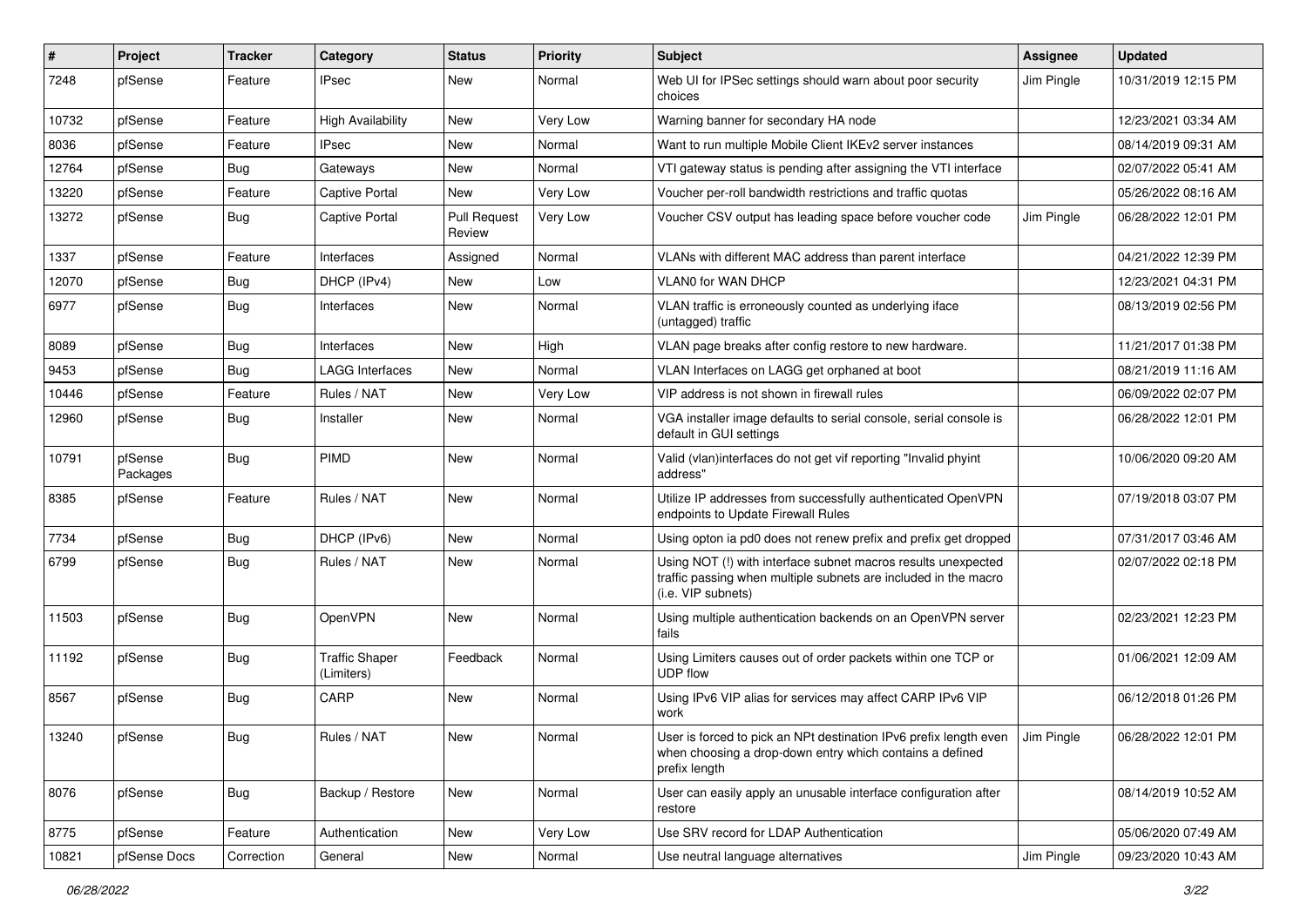| $\#$  | Project             | <b>Tracker</b> | Category                        | <b>Status</b>                 | <b>Priority</b> | <b>Subject</b>                                                                                            | Assignee            | <b>Updated</b>      |
|-------|---------------------|----------------|---------------------------------|-------------------------------|-----------------|-----------------------------------------------------------------------------------------------------------|---------------------|---------------------|
| 5902  | pfSense             | Todo           | Configuration<br><b>Backend</b> | New                           | Normal          | Use a common place for default values                                                                     |                     | 08/13/2019 12:53 PM |
| 12458 | pfSense             | Feature        | Authentication                  | <b>New</b>                    | Normal          | Use "unixHomeDirectory" instead of "homeDirectory" when<br>LDAP authentication server is Active Directory |                     | 10/15/2021 08:18 AM |
| 11375 | pfSense<br>Packages | <b>Bug</b>     | apcupsd                         | <b>New</b>                    | Normal          | UPS Type <blank> for USB APC</blank>                                                                      |                     | 02/26/2021 11:10 AM |
| 12797 | pfSense             | <b>Bug</b>     | UPnP/NAT-PMP                    | New                           | Normal          | UPnP+STUN forms invalid outbound NAT rules using the<br>external address discovered from STUN             |                     | 02/15/2022 01:01 PM |
| 8325  | pfSense             | Bug            | UPnP/NAT-PMP                    | New                           | Normal          | UPnP not available for pppoe-Clients                                                                      |                     | 11/15/2020 10:33 AM |
| 4265  | pfSense             | Feature        | UPnP/NAT-PMP                    | <b>New</b>                    | Normal          | UPNP allow use of alias and schedule                                                                      |                     | 08/20/2019 02:57 PM |
| 6332  | pfSense             | Todo           | Web Interface                   | New                           | Normal          | Upgrade encryption options to cover current range of<br>recommendations                                   |                     | 08/13/2019 02:34 PM |
| 10621 | pfSense             | Feature        | Hardware / Drivers              | Feedback                      | Normal          | Update system.inc/system_identify_specific_platform() update to<br>accommodate AWS, Azure and GCP         |                     | 06/02/2020 03:16 PM |
| 10608 | pfSense<br>Packages | Bug            | Squid                           | Feedback                      | Normal          | Update squid port to 4.11-p2                                                                              |                     | 03/02/2021 04:00 AM |
| 11508 | pfSense             | Todo           | Web Interface                   | <b>Pull Request</b><br>Review | Low             | Update SimplePie to to v1.5.6                                                                             |                     | 02/23/2021 07:23 AM |
| 12260 | pfSense<br>Packages | Bug            | ntop                            | New                           | Normal          | Update popup and version missmatch?                                                                       |                     | 01/08/2022 05:53 AM |
| 11622 | pfSense Docs        | Todo           | <b>IPsec</b>                    | New                           | Normal          | Update pfSense VPC VPN Configuration Wizard docs                                                          |                     | 03/04/2021 09:36 AM |
| 9370  | pfSense Docs        | Correction     | General                         | In Progress                   | Normal          | Update old screenshots                                                                                    | Jim Pingle          | 12/03/2021 09:55 AM |
| 13306 | pfSense<br>Packages | Todo           | Nut                             | New                           | Normal          | Update NUT to version 2.8.0 to match FreeBSD Packages                                                     | Denny Page          | 06/27/2022 10:45 AM |
| 12806 | pfSense<br>Packages | Todo           | node exporter                   | New                           | Normal          | Update node exporter to 1.3.1                                                                             |                     | 02/15/2022 05:26 PM |
| 12354 | pfSense<br>Packages | Todo           | haproxy                         | Feedback                      | High            | Update haproxy-devel to mitigate CVE-2021-40346                                                           | Viktor Gurov        | 05/12/2022 08:50 AM |
| 10739 | pfSense<br>Packages | Feature        | haproxy                         | Feedback                      | Normal          | Update HAproxy-devel package to 2.2 and HAproxy to 2.0                                                    | <b>Viktor Gurov</b> | 10/03/2021 03:53 PM |
| 13229 | pfSense Docs        | Todo           | Captive Portal                  | Feedback                      | Normal          | Update documentation for IPFW to PF transition for Limiters and<br><b>Captive Portal</b>                  | Jim Pingle          | 05/27/2022 03:04 PM |
| 12547 | pfSense             | <b>Bug</b>     | <b>Operating System</b>         | Feedback                      | Normal          | unsheduled system reboot/crash                                                                            | Mateusz Guzik       | 12/01/2021 01:20 PM |
| 7996  | pfSense             | <b>Bug</b>     | Web Interface                   | <b>Pull Request</b><br>Review | Very Low        | Unnecessary link tag in login page                                                                        | Marcos<br>Mendoza   | 06/28/2022 12:01 PM |
| 6029  | pfSense             | <b>Bug</b>     | <b>XML Parser</b>               | New                           | Normal          | Unhelpful error messages in xmlparse*.inc and generally                                                   |                     | 08/13/2019 12:52 PM |
| 9140  | pfSense             | <b>Bug</b>     | Logging                         | <b>New</b>                    | Very Low        | Unexpected rule can be displayed when looking up filter log<br>entry with multiple matching rules         |                     | 08/19/2019 02:56 PM |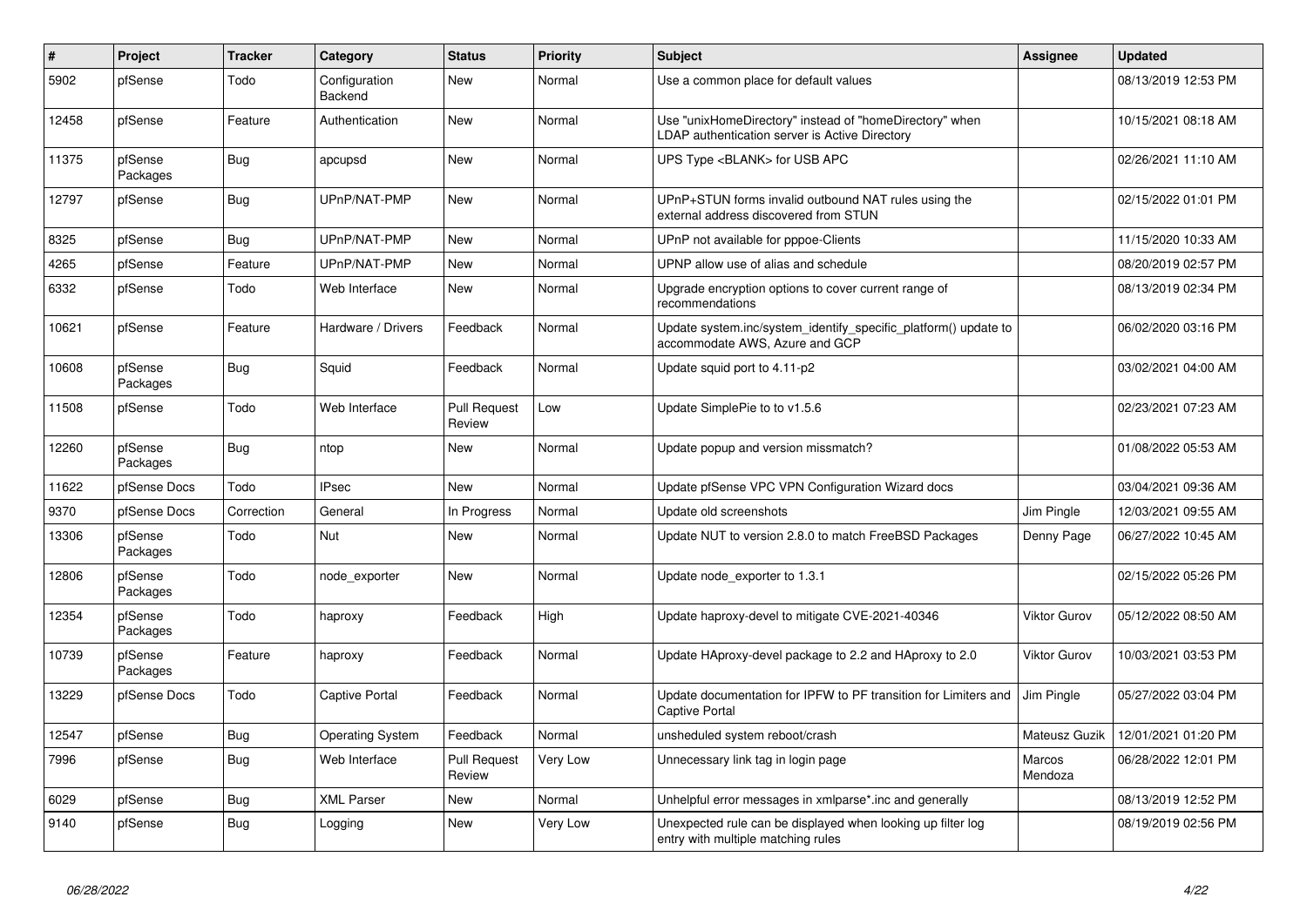| #     | Project             | <b>Tracker</b> | Category                        | <b>Status</b>                 | <b>Priority</b> | <b>Subject</b>                                                                                                                   | <b>Assignee</b> | <b>Updated</b>      |
|-------|---------------------|----------------|---------------------------------|-------------------------------|-----------------|----------------------------------------------------------------------------------------------------------------------------------|-----------------|---------------------|
| 8095  | pfSense             | <b>Bug</b>     | Translations                    | New                           | Normal          | Unescaped simple quotes break JavaScript features when the<br>French translation is enabled                                      |                 | 08/21/2019 09:06 AM |
| 12648 | pfSense             | <b>Bug</b>     | Captive Portal                  | New                           | Normal          | Undocumented variables 'listenporthttp' and 'listenporthttps'                                                                    |                 | 12/28/2021 10:44 AM |
| 9436  | pfSense             | Feature        | <b>DNS Resolver</b>             | New                           | Normal          | Unbound: enable dnstap support                                                                                                   |                 | 03/27/2019 07:54 PM |
| 9037  | pfSense             | <b>Bug</b>     | <b>DNS Resolver</b>             | New                           | Normal          | Unbound not logging to syslog after reboot                                                                                       |                 | 10/12/2018 05:09 AM |
| 9999  | pfSense<br>Packages | <b>Bug</b>     | pfBlockerNG                     | New                           | Normal          | unbound fatal error if System Domain in DNSBL and System<br>Domain Local Zone Type is Redirect                                   |                 | 12/25/2019 08:10 AM |
| 7096  | pfSense             | <b>Bug</b>     | <b>DNS Resolver</b>             | Feedback                      | Normal          | Unbound fails to start on boot if specific network devices are<br>configured in the "Network Interfaces"                         |                 | 11/22/2021 08:59 AM |
| 10833 | pfSense             | <b>Bug</b>     | Configuration<br>Backend        | New                           | Normal          | unbound exits on configuration error when link status flaps on<br><b>LAN</b> interface                                           |                 | 08/13/2020 11:53 PM |
| 10342 | pfSense             | <b>Bug</b>     | <b>DNS Resolver</b>             | New                           | Normal          | Unbound domain overrides stop resolving periodically. They only<br>resume after the service has been restarted.                  |                 | 03/13/2020 10:35 AM |
| 10624 | pfSense             | <b>Bug</b>     | <b>DNS Resolver</b>             | New                           | Normal          | Unbound configuration memory leak with python module +<br>register DHCP leases active                                            |                 | 02/26/2021 10:27 AM |
| 7152  | pfSense             | <b>Bug</b>     | <b>DNS Resolver</b>             | New                           | Normal          | Unbound / DNS Resolver issue if "Register DHCP static<br>mappings in the DNS Resolver" set before wildcard DNS custom<br>options |                 | 12/18/2021 04:59 PM |
| 11619 | pfSense             | <b>Bug</b>     | Upgrade                         | New                           | Normal          | Unable to upgrade 2.4.4-p3 to 2.5/21.02-p1                                                                                       |                 | 08/15/2021 10:00 AM |
| 8611  | pfSense             | <b>Bug</b>     | Interfaces                      | In Progress                   | Normal          | unable to receive IPv6 RA's on SG-1000, default route lost                                                                       | Luiz Souza      | 02/01/2021 03:31 PM |
| 9568  | pfSense<br>Packages | <b>Bug</b>     | Squid                           | New                           | Normal          | UFSSwapDir::openLog: Failed to open swap log.                                                                                    |                 | 05/29/2019 09:18 PM |
| 10818 | pfSense<br>Packages | Feature        | New Package<br>Request          | New                           | Normal          | <b>UDP Broadcast Relay</b>                                                                                                       |                 | 05/31/2022 02:13 AM |
| 12974 | pfSense Plus        | Bug            | Installer                       | New                           | Normal          | Typing anything into 1100/2100 recovery installer causes<br>process to stop                                                      |                 | 06/05/2022 04:10 PM |
| 13245 | pfSense             | Feature        | Aliases / Tables                | <b>Pull Request</b><br>Review | Normal          | Type column on Alias lists                                                                                                       | Jim Pingle      | 06/28/2022 12:01 PM |
| 4242  | pfSense             | Feature        | Authentication                  | New                           | Normal          | Two Factor or OTP Authentication for Admin Interface                                                                             |                 | 01/04/2022 12:07 PM |
| 9737  | pfSense             | <b>Bug</b>     | <b>Traffic Graphs</b>           | New                           | Normal          | traffic-graphs.js shows incorrect units inside the chart                                                                         |                 | 09/09/2019 06:35 AM |
| 11797 | pfSense<br>Packages | <b>Bug</b>     | <b>Status Traffic Totals</b>    | New                           | Normal          | Traffic Totals lost upon reboot when using a ramdisk for /var and<br>/tmp                                                        | John Cornwell   | 04/10/2021 06:27 PM |
| 6752  | pfSense<br>Packages | Todo           | <b>Status Traffic Totals</b>    | New                           | Low             | Traffic Totals Data Summary Graph                                                                                                | Jared Dillard   | 11/08/2017 08:58 AM |
| 3115  | pfSense             | Feature        | Multi-WAN                       | New                           | Normal          | Traffic shaping for multi WAN                                                                                                    |                 | 12/07/2015 02:20 PM |
| 4345  | pfSense             | <b>Bug</b>     | <b>Operating System</b>         | Confirmed                     | Normal          | Traffic Shaping doesn't work with Xen netfront driver                                                                            |                 | 12/31/2021 05:30 PM |
| 4405  | pfSense             | Feature        | <b>Traffic Shaper</b><br>(ALTQ) | In Progress                   | Normal          | Traffic shaping doesn't work when applied to a bridge interface                                                                  | Luiz Souza      | 02/09/2021 12:05 PM |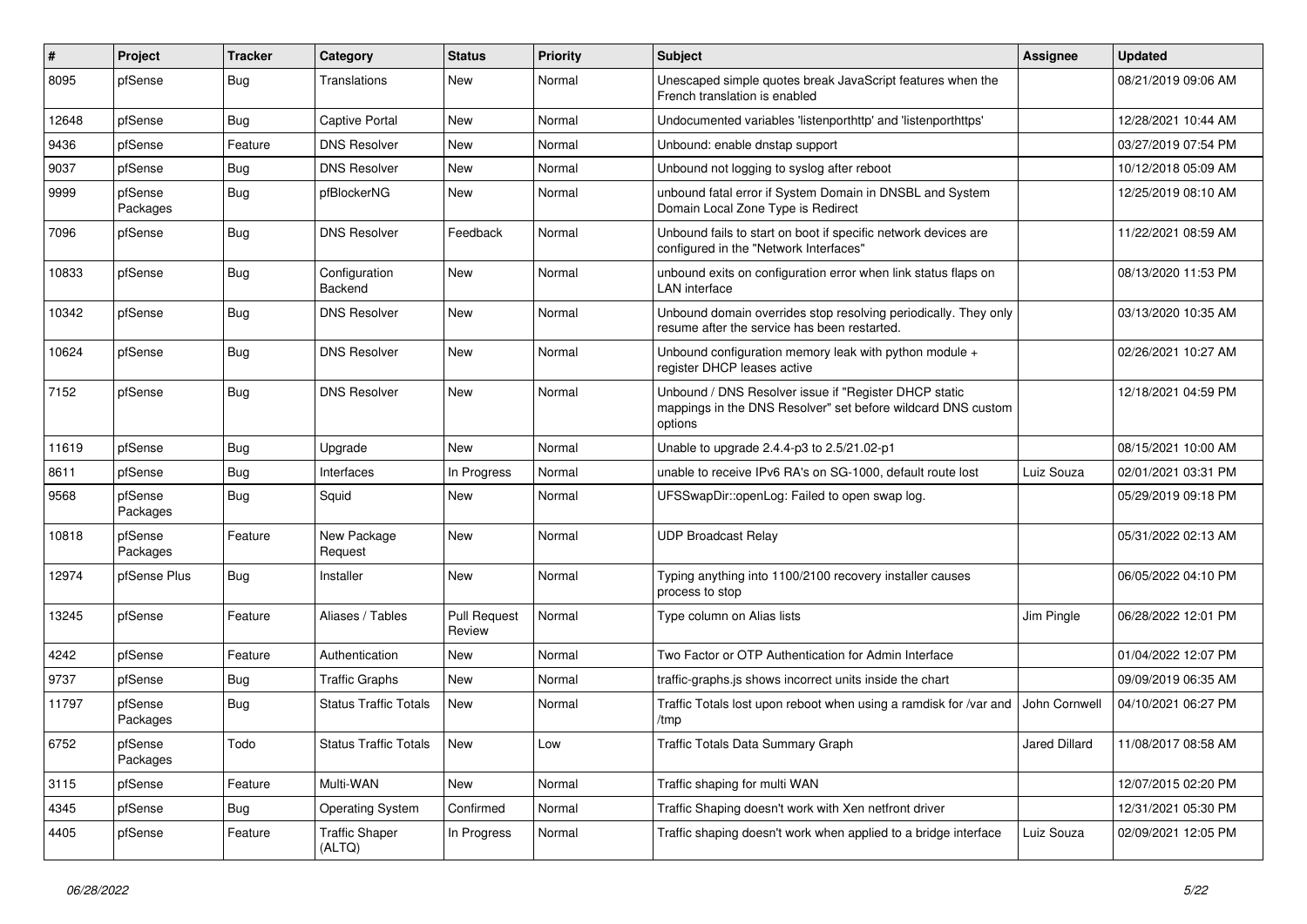| $\vert$ # | Project             | <b>Tracker</b> | Category                        | <b>Status</b> | <b>Priority</b> | <b>Subject</b>                                                                                                     | Assignee             | <b>Updated</b>      |
|-----------|---------------------|----------------|---------------------------------|---------------|-----------------|--------------------------------------------------------------------------------------------------------------------|----------------------|---------------------|
| 12878     | pfSense             | <b>Bug</b>     | <b>Traffic Shaper</b><br>(ALTQ) | Incomplete    | Normal          | Traffic shaping by interface, route queue bandwidth inbound, out<br>by a large factor.                             |                      | 06/06/2022 07:03 AM |
| 1849      | pfSense             | <b>Bug</b>     | <b>Traffic Shaper</b><br>(ALTQ) | New           | Normal          | Traffic shaper - By Queue view needs to show/use friendly<br>inerface names                                        |                      | 01/10/2022 08:10 AM |
| 2315      | pfSense             | Feature        | <b>Traffic Shaper</b><br>(ALTQ) | New           | Normal          | Traffic Shaper - Adaptive Bandwidth Management                                                                     |                      | 02/06/2016 05:07 AM |
| 6023      | pfSense<br>Packages | <b>Bug</b>     | Suricata                        | New           | Low             | Traffic Shaper (pfsense 2.3) Suricata V3.0 Inline Mode<br>Operation                                                | Luiz Souza           | 04/15/2016 05:59 AM |
| 8073      | pfSense             | <b>Bug</b>     | <b>IPsec</b>                    | New           | Normal          | Traffic inexplicably not going through IPSEC despite (in theory)<br>matching SPs                                   |                      | 11/09/2017 02:51 AM |
| 9101      | pfSense             | <b>Bug</b>     | <b>Traffic Graphs</b>           | New           | Normal          | Traffic Graphs/Dashboard Slows Downloads Being Performed<br>by the Same Firefox Browser                            |                      | 08/21/2019 09:18 AM |
| 12401     | pfSense             | <b>Bug</b>     | <b>Traffic Graphs</b>           | New           | Normal          | Traffic graphs with untagged and tagged VLAN on same<br>interface                                                  |                      | 09/23/2021 09:18 PM |
| 4467      | pfSense             | Bug            | <b>Traffic Shaper</b><br>(ALTQ) | New           | Normal          | Traffic Graphs shows wrong throughput when traffic shaping<br>enabled                                              |                      | 02/23/2015 05:31 PM |
| 7400      | pfSense             | <b>Bug</b>     | <b>Traffic Graphs</b>           | Assigned      | Normal          | Traffic Graphs show bad data on 2.3.3 1                                                                            | <b>Jared Dillard</b> | 12/31/2021 05:47 PM |
| 11763     | pfSense<br>Packages | Bug            | Status Monitoring               | New           | Normal          | Traffic graphs refresh issue                                                                                       |                      | 05/03/2021 09:44 AM |
| 11759     | pfSense             | Bug            | Dashboard                       | New           | Normal          | Traffic graphs on dashboard double upload on pppoe links                                                           |                      | 12/30/2021 04:00 AM |
| 9087      | pfSense             | <b>Bug</b>     | <b>Traffic Graphs</b>           | New           | Normal          | Traffic Graph Widget Legend Not Updating                                                                           |                      | 08/14/2019 12:38 PM |
| 10959     | pfSense             | <b>Bug</b>     | <b>Traffic Graphs</b>           | Feedback      | Low             | Traffic graph stopped on interface used via netmap                                                                 |                      | 02/22/2021 02:57 AM |
| 9566      | pfSense             | <b>Bug</b>     | Traffic Graphs                  | New           | Normal          | Traffic graph displays traffic incorrectly                                                                         |                      | 11/18/2019 07:54 AM |
| 8157      | pfSense             | <b>Bug</b>     | Dashboard                       | New           | Very Low        | Traffic Graph clutter from time to time                                                                            |                      | 12/03/2017 06:40 AM |
| 7779      | pfSense             | <b>Bug</b>     | OpenVPN                         | <b>New</b>    | Normal          | Traffic crossing a site-to-site OpenVPN tunnel fails to fragment.                                                  |                      | 06/02/2021 08:26 AM |
| 10311     | pfSense             | <b>Bug</b>     | OpenVPN                         | New           | Normal          | Too low net.link.ifqmaxlen causes packet drop under load when<br>using OpenVPN inside bridge interface under load  |                      | 08/10/2021 03:10 AM |
| 13018     | pfSense<br>Packages | <b>Bug</b>     | pfBlockerNG                     | New           | Normal          | TLD and DNSBL Safesearch DOH conflict disables TLD block<br>when conflicting DOH FQDN is deselected or whitelisted |                      | 04/01/2022 05:59 PM |
| 9229      | pfSense<br>Packages | <b>Bug</b>     | Tinc                            | New           | Normal          | Tinc package: no way of specifying multiple critical configuration<br>parameters from web interface                |                      | 08/13/2019 09:25 AM |
| 8909      | pfSense<br>Packages | <b>Bug</b>     | <b>Tinc</b>                     | New           | Normal          | tinc package makes /rc.newwanip looping forever                                                                    |                      | 08/13/2019 09:25 AM |
| 3895      | pfSense             | Feature        | Configuration<br><b>Backend</b> | New           | Normal          | Timeout for "Apply change"                                                                                         |                      | 01/25/2021 08:07 AM |
| 11262     | pfSense             | Feature        | Rules / NAT                     | New           | Normal          | Time Based Rules - selects all days in the current month                                                           |                      | 04/27/2021 12:32 PM |
| 6501      | pfSense             | Todo           | Web Interface                   | New           | Normal          | Tightening up subnet expansion                                                                                     |                      | 08/13/2019 01:23 PM |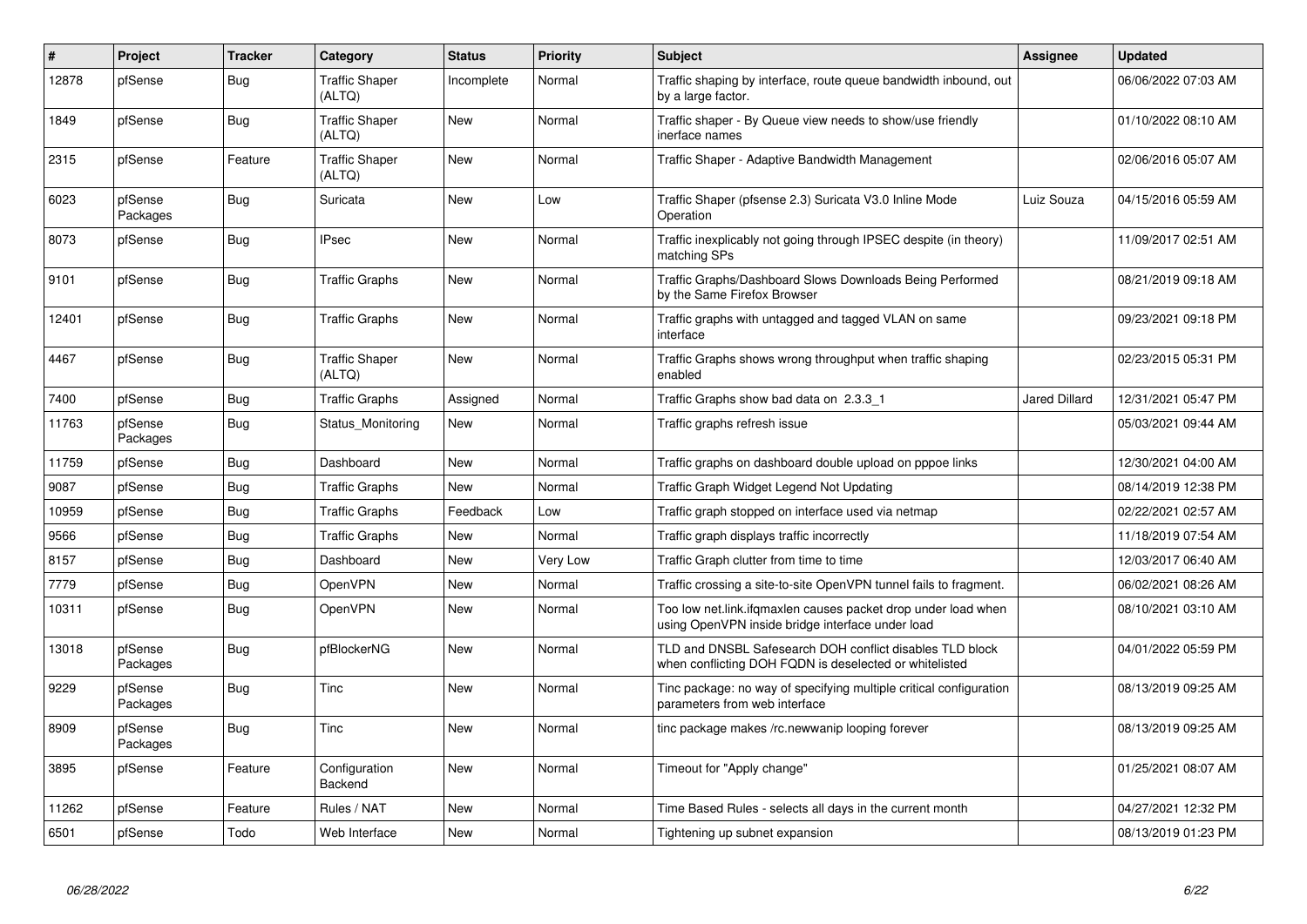| #     | Project             | <b>Tracker</b> | Category                     | <b>Status</b>                 | <b>Priority</b> | <b>Subject</b>                                                                                                                       | <b>Assignee</b> | <b>Updated</b>      |
|-------|---------------------|----------------|------------------------------|-------------------------------|-----------------|--------------------------------------------------------------------------------------------------------------------------------------|-----------------|---------------------|
| 13207 | pfSense<br>Packages | Feature        | pfBlockerNG                  | New                           | Normal          | The feed column on the Alerts page is confusing                                                                                      |                 | 05/24/2022 04:56 AM |
| 7863  | pfSense             | <b>Bug</b>     | User Manager /<br>Privileges | New                           | Normal          | The "WebCfg - All pages" permission inclueds the "User -<br>System: Shell account access" even though that is not a<br>WebCofg page. |                 | 09/16/2017 05:13 AM |
| 5791  | pfSense             | <b>Bug</b>     | Rules / NAT                  | Confirmed                     | Normal          | tftp-proxy functionality is easilly broken by unrelated rules                                                                        |                 | 07/10/2016 12:24 AM |
| 5306  | pfSense             | Bug            | Package System               | New                           | Normal          | textarea fields should have linebreaks sanitized automatically on<br>save                                                            |                 | 03/03/2017 04:15 AM |
| 11379 | pfSense             | Feature        | <b>Captive Portal</b>        | New                           | Normal          | Template Roll Printer                                                                                                                |                 | 02/07/2021 05:26 AM |
| 9138  | pfSense<br>Packages | <b>Bug</b>     | Telegraf                     | New                           | Normal          | telegraf: add section for custom config lines                                                                                        |                 | 02/18/2019 03:36 PM |
| 9139  | pfSense<br>Packages | <b>Bug</b>     | Telegraf                     | New                           | Normal          | telegraf: add ping for default gateway(s)                                                                                            |                 | 05/21/2020 04:23 PM |
| 12462 | pfSense<br>Packages | Feature        | Telegraf                     | <b>Pull Request</b><br>Review | Normal-package  | Telegraf: Add "devfs" to ignore fs                                                                                                   | Offstage Roller | 10/18/2021 09:03 AM |
| 12655 | pfSense<br>Packages | <b>Bug</b>     | Telegraf                     | New                           | Normal          | telegraf, wireguard plugin failing                                                                                                   |                 | 12/30/2021 05:51 PM |
| 9337  | pfSense<br>Packages | <b>Bug</b>     | Telegraf                     | New                           | Normal          | Telegraf ping input fails                                                                                                            |                 | 02/18/2019 10:40 AM |
| 10487 | pfSense<br>Packages | <b>Bug</b>     | Telegraf                     | New                           | Normal          | Telegraf package not sending logs to influxdb server                                                                                 |                 | 05/03/2020 07:09 PM |
| 9046  | pfSense<br>Packages | Feature        | Telegraf                     | New                           | High            | telegraf feature request                                                                                                             |                 | 02/18/2019 03:38 PM |
| 8230  | pfSense<br>Packages | Feature        | Telegraf                     | New                           | Normal          | telegraf automatic input plugins configuration for enabled<br>pfsense package                                                        |                 | 02/18/2019 05:23 PM |
| 1656  | pfSense             | Feature        | Diagnostics                  | New                           | Normal          | Teach pfctl to kill states by port number                                                                                            |                 | 08/21/2019 09:55 AM |
| 10237 | pfSense             | Feature        | Upgrade                      | New                           | Normal          | Take ZFS snapshot on Upgrade                                                                                                         |                 | 04/07/2020 03:58 PM |
| 10310 | pfSense             | <b>Bug</b>     | Upgrade                      | New                           | Normal          | Systems with low RAM and several packages may temporarily<br>fail to load large tables after an upgrade                              |                 | 03/03/2020 07:55 AM |
| 10325 | pfSense             | <b>Bug</b>     | <b>Notifications</b>         | New                           | Normal          | System/Advanced/Notifications/E-Mail - SMTP Notification<br>E-Mail auth password Unexpected Bahaviour                                |                 | 10/30/2020 08:17 AM |
| 8820  | pfSense             | <b>Bug</b>     | Rules / NAT                  | New                           | Low             | System/Advanced/Misc - "Do not kill connections when schedule<br>expires" UN-checked still leaves existing connections open.         |                 | 07/28/2020 10:59 AM |
| 9732  | pfSense             | Feature        | DHCP (IPv4)                  | New                           | Normal          | System UTC time offset in DHCP Option 2                                                                                              |                 | 09/06/2019 08:39 PM |
| 12747 | pfSense             | <b>Bug</b>     | Logging                      | New                           | Normal          | System log is filled by sshguard                                                                                                     |                 | 05/03/2022 03:08 AM |
| 11429 | pfSense             | <b>Bug</b>     | Web Interface                | New                           | Normal          | System Log / Settings form activates "Reset Log Files" button on<br>enter                                                            |                 | 10/28/2021 01:35 PM |
| 10143 | pfSense             | <b>Bug</b>     | <b>DNS Resolver</b>          | New                           | Normal          | System hostname DNS entry is assigned to the wrong IP on<br>multi-wan setups                                                         |                 | 12/31/2019 02:33 PM |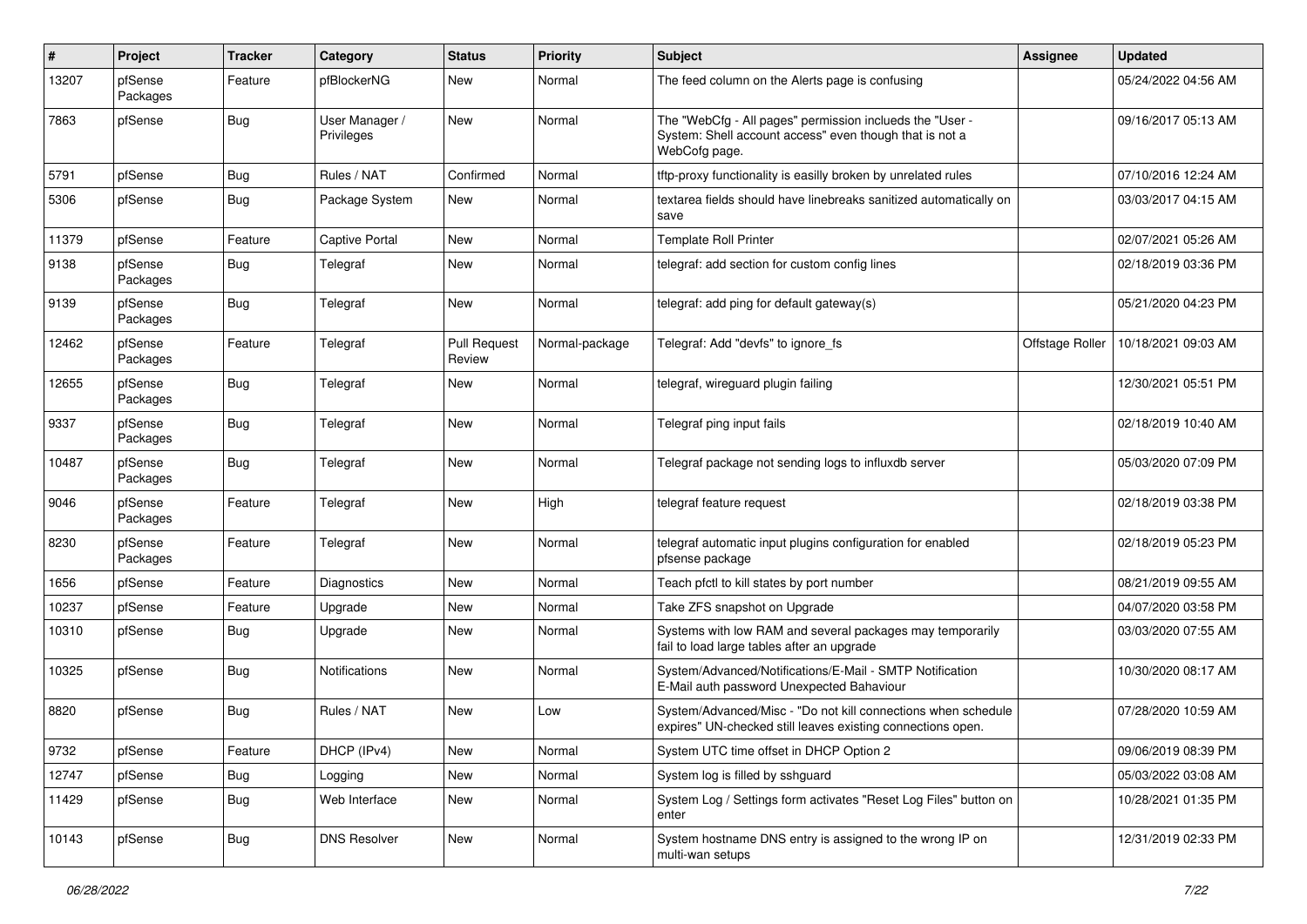| $\sharp$ | Project             | <b>Tracker</b> | Category                                        | <b>Status</b>                 | Priority  | <b>Subject</b>                                                                      | <b>Assignee</b> | <b>Updated</b>      |
|----------|---------------------|----------------|-------------------------------------------------|-------------------------------|-----------|-------------------------------------------------------------------------------------|-----------------|---------------------|
| 8335     | pfSense             | Bug            | <b>LAGG Interfaces</b>                          | <b>New</b>                    | Normal    | System hang with LACP downlink to UniFi switch                                      |                 | 08/21/2019 11:18 AM |
| 11473    | pfSense             | Bug            | Web Interface                                   | <b>New</b>                    | Normal    | System Activity shows invalid data on SG-3100                                       |                 | 02/19/2021 08:12 PM |
| 10393    | pfSense<br>Packages | <b>Bug</b>     | syslog-ng                                       | Feedback                      | Normal    | Syslog-ng TLS support is broken                                                     |                 | 04/21/2022 12:40 PM |
| 8229     | pfSense<br>Packages | Bug            | syslog-ng                                       | <b>New</b>                    | Normal    | syslog-ng stops parsing logs after logrotate run                                    |                 | 01/26/2018 12:00 PM |
| 8295     | pfSense<br>Packages | <b>Bug</b>     | syslog-ng                                       | <b>New</b>                    | Normal    | syslog-ng logrotates tls files                                                      |                 | 02/14/2018 06:12 AM |
| 8705     | pfSense<br>Packages | Bug            | syslog-ng                                       | <b>New</b>                    | Normal    | Syslog-NG error in latest snapshot                                                  |                 | 07/27/2018 10:17 AM |
| 8180     | pfSense<br>Packages | <b>Bug</b>     | syslog-ng                                       | <b>New</b>                    | Normal    | syslog-ng default log file                                                          |                 | 01/16/2018 12:53 PM |
| 12502    | pfSense<br>Packages | Feature        | syslog-ng                                       | <b>New</b>                    | Normal    | Syslog-ng Configuration Library (scl) missing                                       |                 | 11/02/2021 06:06 PM |
| 12114    | pfSense<br>Packages | Bug            | syslog-ng                                       | Feedback                      | Normal    | syslog-ng only binds to the last specified interface                                |                 | 04/21/2022 12:40 PM |
| 12464    | pfSense             | <b>Bug</b>     | Logging                                         | <b>Pull Request</b><br>Review | Normal    | Syslog Auth messages are sent as Emergency Level                                    |                 | 06/28/2022 12:01 PM |
| 2593     | pfSense             | Feature        | <b>XMLRPC</b>                                   | <b>New</b>                    | Normal    | sync NTPD, SNMP config between HA members                                           |                 | 01/14/2015 09:04 AM |
| 8243     | pfSense             | Feature        | <b>XMLRPC</b>                                   | <b>New</b>                    | Normal    | Sync dashboard settings over xmlrpc                                                 |                 | 08/21/2019 10:42 AM |
| 6386     | pfSense             | Bug            | <b>IPv6 Router</b><br>Advertisements<br>(RADVD) | <b>New</b>                    | Low       | Switching Router Advertisements to disabled should broadcast<br>IP Removal messages |                 | 05/22/2016 10:44 PM |
| 11301    | pfSense<br>Packages | Feature        | <b>FRR</b>                                      | Feedback                      | Normal    | Switch FRR to use default rc file as a service control base                         | Jim Pingle      | 01/28/2021 09:35 AM |
| 8985     | pfSense<br>Packages | Feature        | Suricata                                        | <b>New</b>                    | Normal    | Suricata: allow configuration for external/internal additional<br>storage           |                 | 11/13/2019 10:07 AM |
| 9934     | pfSense<br>Packages | Bug            | Suricata                                        | <b>New</b>                    | Normal    | suricata update kills WAN interface                                                 |                 | 02/20/2020 09:17 AM |
| 11780    | pfSense<br>Packages | Bug            | Suricata                                        | <b>New</b>                    | Very High | Suricata package fails to prune suricata.log                                        |                 | 08/06/2021 07:18 AM |
| 10292    | pfSense<br>Packages | Bug            | Suricata                                        | New                           | Normal    | Suricata not respecting SID Mgmt list                                               |                 | 02/27/2020 01:02 PM |
| 12956    | pfSense<br>Packages | Bug            | Suricata                                        | Confirmed                     | Normal    | suricata fails to use pcre in SID management (e.g. dropsid.conf)                    |                 | 04/05/2022 12:52 PM |
| 12899    | pfSense<br>Packages | Bug            | Suricata                                        | <b>New</b>                    | Normal    | Suricata doesn't honor Pass List                                                    |                 | 03/04/2022 01:22 PM |
| 7388     | pfSense<br>Packages | <b>Bug</b>     | Suricata                                        | <b>New</b>                    | High      | Suricata does not property recognize MTU for PPPOE interfaces                       |                 | 03/15/2017 05:17 AM |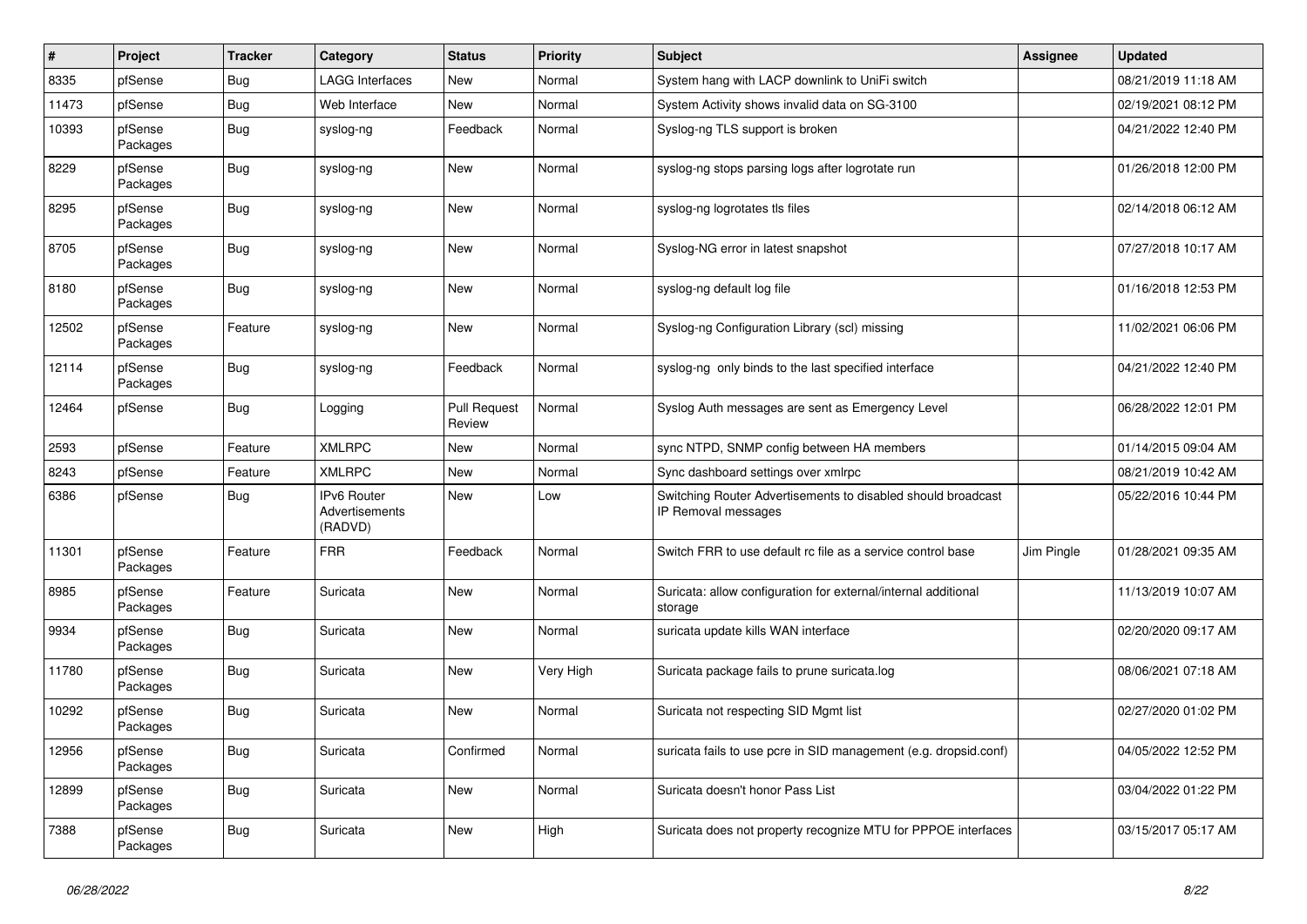| #     | Project             | <b>Tracker</b> | Category                | <b>Status</b>                 | <b>Priority</b> | Subject                                                                          | <b>Assignee</b> | <b>Updated</b>      |
|-------|---------------------|----------------|-------------------------|-------------------------------|-----------------|----------------------------------------------------------------------------------|-----------------|---------------------|
| 12322 | pfSense<br>Packages | <b>Bug</b>     | Suricata                | Feedback                      | Normal          | Suricata creates invalid HOME_NET entries                                        | Viktor Gurov    | 09/10/2021 11:42 AM |
| 12748 | pfSense<br>Packages | Feature        | Suricata                | New                           | Normal          | Suricata blocked page timestamp breakout to it's own sortable<br>column          |                 | 02/01/2022 12:06 PM |
| 4928  | pfSense<br>Packages | Feature        | squidguard              | New                           | Normal          | Surftool - New Package to turn squidguard groups(/acls) on or<br>off             |                 | 08/13/2019 09:57 AM |
| 6083  | pfSense<br>Packages | <b>Bug</b>     | Squid                   | New                           | Normal          | Suqid Realtime Monitor / Squid Cache Table not diplaying<br>correctly            |                 | 12/06/2016 07:25 AM |
| 10904 | pfSense             | Feature        | <b>DHCP Relay</b>       | <b>Pull Request</b><br>Review | Normal          | Support vti interfaces in dhcrelay                                               | Luiz Souza      | 10/12/2020 07:35 AM |
| 6574  | pfSense             | Feature        | Hardware / Drivers      | New                           | Normal          | Support USB RNDIS network interfaces                                             |                 | 08/20/2019 08:46 AM |
| 6569  | pfSense             | Feature        | <b>NTPD</b>             | New                           | Normal          | Support Rockwell ZODIAC binary protocol (Jupiter receiver) for<br>high precision | Jim Pingle      | 07/18/2016 11:45 AM |
| 8199  | pfSense<br>Packages | Feature        | <b>BIND</b>             | New                           | Normal          | Support reordering and/or sort alphabetically across BIND<br>package             |                 | 12/12/2017 02:05 AM |
| 2410  | pfSense             | Feature        | <b>DNS Forwarder</b>    | New                           | Normal          | Support name based aliasing via CNAMEs or some other<br>mechanism.               |                 | 12/11/2012 09:56 PM |
| 4796  | pfSense             | Feature        | Routing                 | New                           | Normal          | Support Multiple FIBs in pfSense                                                 | Luiz Souza      | 09/22/2017 12:12 AM |
| 6555  | pfSense<br>Packages | Feature        | New Package<br>Request  | New                           | Normal          | Support IEEE 1588                                                                |                 | 08/13/2019 01:40 PM |
| 1937  | pfSense             | Feature        | Rules / NAT             | <b>New</b>                    | Normal          | Support for rule groupings                                                       |                 | 08/20/2019 12:42 PM |
| 4632  | pfSense             | Feature        | <b>Operating System</b> | New                           | Normal          | Support for Multipath TCP (MPTCP)                                                | Jim Thompson    | 03/01/2022 05:39 AM |
| 7783  | pfSense             | Feature        | <b>Operating System</b> | New                           | Normal          | Support for hosting VMs on pfSense using bhyve                                   |                 | 03/25/2022 11:53 AM |
| 13297 | pfSense             | Feature        | Routing                 | New                           | Normal          | Support for Gateway Groups as Static Route destinations                          |                 | 06/24/2022 07:41 AM |
| 9599  | pfSense<br>Packages | Feature        | haproxy                 | New                           | Normal          | Support for "peers" in HAproxy                                                   |                 | 06/25/2019 01:47 AM |
| 9536  | pfSense             | Feature        | DHCP (IPv6)             | New                           | Normal          | Support dynamic prefix in DHCPv6 Server                                          |                 | 05/25/2022 04:27 AM |
| 2357  | pfSense             | Feature        | Interfaces              | New                           | Low             | Support Dual Stack Lite                                                          |                 | 05/13/2014 09:39 PM |
| 7442  | pfSense             | Feature        | Diagnostics             | New                           | Low             | Suggestions for Diagnostics / ARP Table and Diagnostics / NDP<br>Table           |                 | 08/21/2019 09:27 AM |
| 8168  | pfSense             | Feature        | <b>IPsec</b>            | New                           | Normal          | strongswan dhcp option                                                           |                 | 12/19/2017 04:14 AM |
| 12264 | pfSense<br>Packages | Bug            | Squid                   | Feedback                      | Low             | Stray <table> line in squid_monitor.php</table>                                  | Viktor Gurov    | 12/23/2021 10:53 AM |
| 9335  | pfSense<br>Packages | Bug            | haproxy                 | Feedback                      | Normal          | Stored XSS in HAProxy / haproxy_listeners_edit.php                               | Jim Pingle      | 02/18/2019 09:35 AM |
| 10726 | pfSense             | <b>Bug</b>     | Rules / NAT             | New                           | Normal          | Sticky-connections option is bugged - sticky-address cannot be<br>redefined      |                 | 11/12/2020 10:12 AM |
| 2234  | pfSense             | <b>Bug</b>     | Web Interface           | Confirmed                     | Low             | Status: Traffic Graph - only shows interface's subnet                            |                 | 01/15/2022 08:33 PM |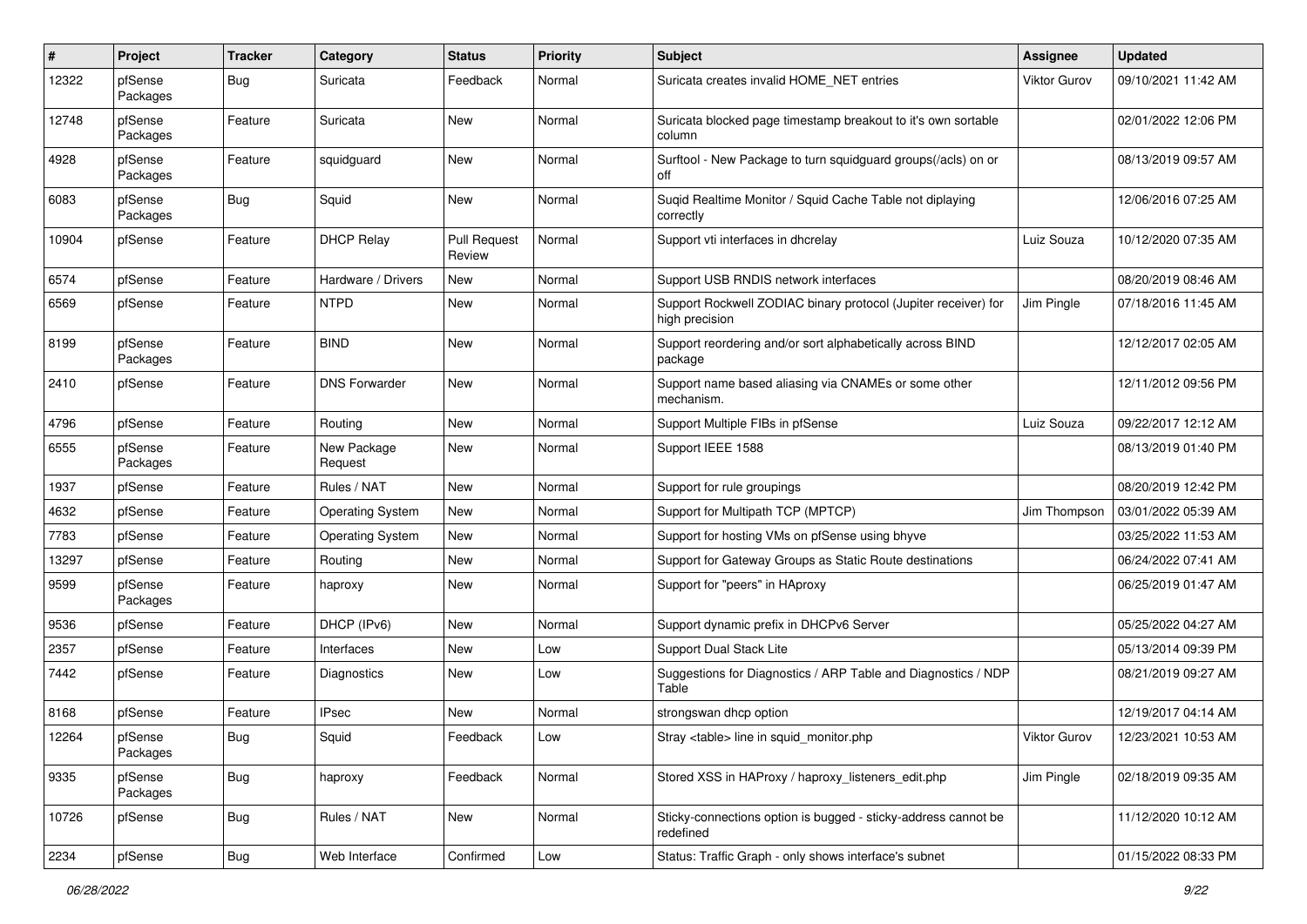| $\pmb{\#}$ | Project             | <b>Tracker</b> | Category                                        | <b>Status</b> | <b>Priority</b> | <b>Subject</b>                                                                                                                | Assignee             | <b>Updated</b>      |
|------------|---------------------|----------------|-------------------------------------------------|---------------|-----------------|-------------------------------------------------------------------------------------------------------------------------------|----------------------|---------------------|
| 7267       | pfSense<br>Packages | Bug            | <b>Status Traffic Totals</b>                    | New           | Normal          | Status Traffic Totals - Stacked Bar - Scale not high enough                                                                   | <b>Jared Dillard</b> | 11/18/2020 07:38 AM |
| 10429      | pfSense<br>Packages | Bug            | <b>Status Traffic Totals</b>                    | New           | Normal          | Status Traffic Total broken 2.4.5                                                                                             | <b>Jared Dillard</b> | 02/27/2021 07:55 PM |
| 4451       | pfSense             | <b>Bug</b>     | DHCP (IPv4)                                     | New           | Low             | Status DHCP Leases shows double entries for static entries<br>without IP address                                              | <b>Phillip Davis</b> | 05/21/2022 04:55 PM |
| 6816       | pfSense             | Feature        | <b>IPv6 Router</b><br>Advertisements<br>(RADVD) | <b>New</b>    | Normal          | Status and/or Diagnostics page for radvd                                                                                      |                      | 08/13/2019 02:35 PM |
| 8130       | pfSense             | <b>Bug</b>     | <b>Traffic Graphs</b>                           | New           | Normal          | Status - Monitoring - Area chart displays traffic data differently<br>than Line or Bar charts                                 |                      | 11/26/2017 01:40 PM |
| 1813       | pfSense             | <b>Bug</b>     | Rules / NAT                                     | Confirmed     | Normal          | Static routes on WAN interfaces overridden by route-to for<br>firewall-initiated traffic                                      |                      | 11/09/2016 02:06 PM |
| 8066       | pfSense             | Bug            | Routing                                         | New           | Normal          | Static routes not applied when they go out a interface using carp                                                             |                      | 11/08/2017 02:04 AM |
| 11296      | pfSense             | <b>Bug</b>     | Routing                                         | New           | Normal          | Static route targets may still reachable via default route when the Viktor Gurov<br>gateway they should route through is down |                      | 06/28/2022 12:01 PM |
| 3796       | pfSense             | Bug            | Diagnostics                                     | Confirmed     | Normal          | States summary fails and is very slow with large state tables                                                                 |                      | 12/11/2021 08:03 PM |
| 6220       | pfSense             | <b>Bug</b>     | <b>Operating System</b>                         | Confirmed     | Normal          | state mismatch with host-initiated traffic matching binat to IP not<br>locally assigned                                       | Luiz Souza           | 06/08/2016 09:23 AM |
| 10513      | pfSense             | Bug            | Rules / NAT                                     | New           | Normal          | State issues with policy routing and HA failover                                                                              |                      | 04/21/2022 12:39 PM |
| 10572      | pfSense<br>Packages | Bug            | Squid                                           | Feedback      | Normal          | STARTTLS option is ignored                                                                                                    | <b>Viktor Gurov</b>  | 04/22/2022 02:20 AM |
| 8313       | pfSense             | Bug            | <b>Notifications</b>                            | New           | Normal          | STARTTLS auto detection not working                                                                                           |                      | 04/21/2022 12:39 PM |
| 5074       | pfSense             | Feature        | Upgrade                                         | New           | Normal          | Standard release notes URLs to facilitate GUI viewing before<br>upgrade                                                       |                      | 04/21/2022 12:39 PM |
| 10358      | pfSense<br>Packages | Feature        | <b>FRR</b>                                      | New           | Very Low        | <b>Stage FRR Configuration Changes</b>                                                                                        |                      | 03/19/2020 06:48 AM |
| 9288       | pfSense             | Feature        | Authentication                                  | New           | Normal          | SSHGuard add pfSense signature in standard                                                                                    |                      | 08/14/2019 01:19 PM |
| 11786      | pfSense             | <b>Bug</b>     | Services                                        | New           | Normal          | SSH incomplete setup and startup fail while recovering XML<br>backup in a fresh install of pfSense 2.5.0                      |                      | 04/17/2021 01:36 PM |
| 12491      | pfSense<br>Packages | Feature        | squidguard                                      | New           | Normal          | squidguard: allow multiple regex                                                                                              |                      | 10/28/2021 03:30 PM |
| 8827       | pfSense<br>Packages | Bug            | squidguard                                      | New           | Normal          | Squidguard: ACL redirect modes 'redirect' and 'err page' send<br>unresolvable URLs to the client.                             | <b>Viktor Gurov</b>  | 12/21/2021 05:49 AM |
| 5751       | pfSense<br>Packages | <b>Bug</b>     | squidguard                                      | New           | Normal          | SquidGuard target categories not saved when long "Domain<br>List" is provided                                                 |                      | 01/10/2016 08:55 AM |
| 11434      | pfSense<br>Packages | Bug            | squidguard                                      | Feedback      | Normal          | SquidGuard over 1.16.18 11                                                                                                    |                      | 04/21/2022 12:40 PM |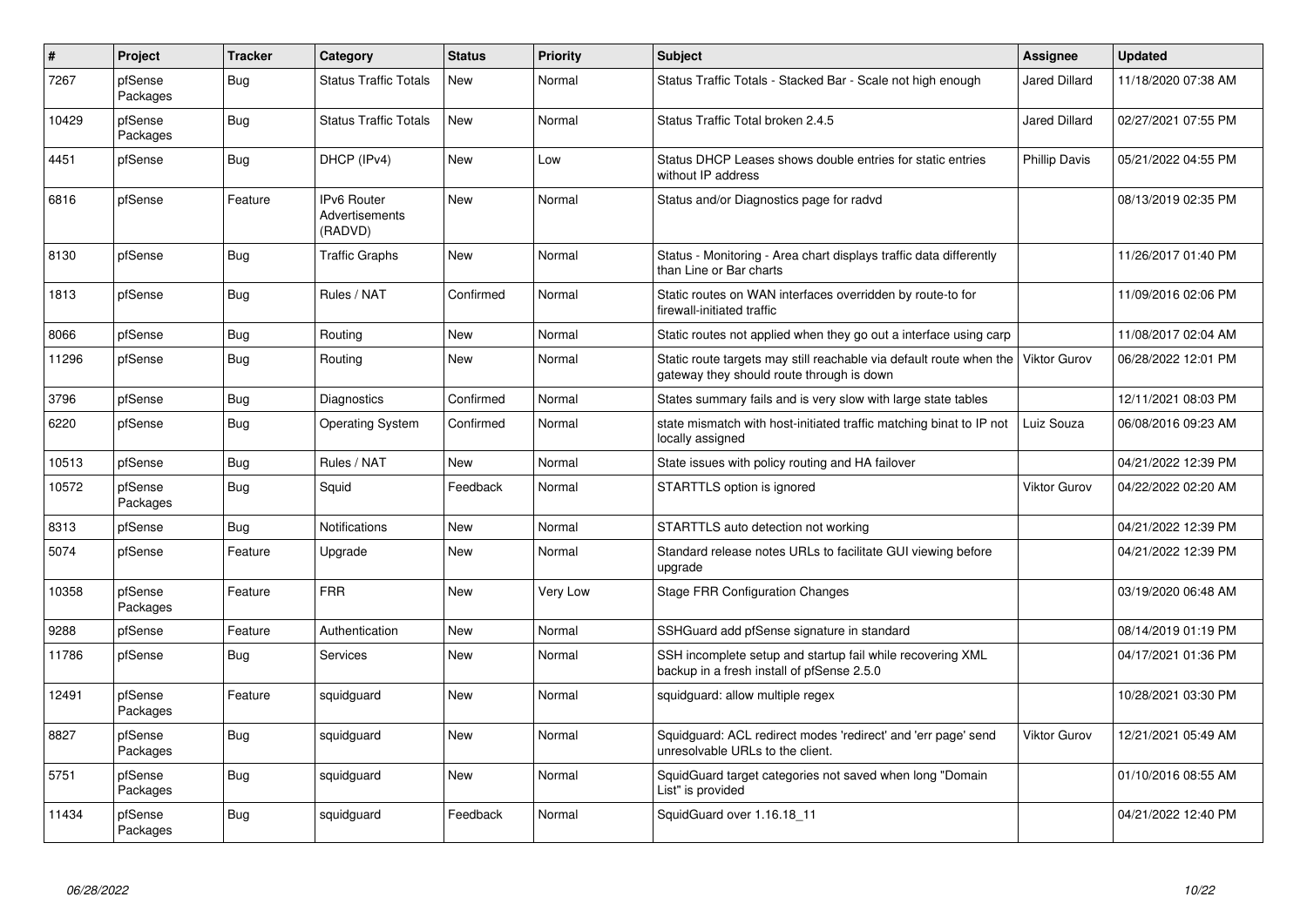| $\#$  | Project             | <b>Tracker</b> | Category               | <b>Status</b> | <b>Priority</b> | <b>Subject</b>                                                                                     | <b>Assignee</b>     | <b>Updated</b>      |
|-------|---------------------|----------------|------------------------|---------------|-----------------|----------------------------------------------------------------------------------------------------|---------------------|---------------------|
| 10865 | pfSense<br>Packages | Feature        | squidguard             | New           | Normal          | squidGuard lacks options to send traffic action logs to syslog<br>server                           |                     | 09/05/2020 01:21 AM |
| 10994 | pfSense<br>Packages | Bug            | squidguard             | New           | Low             | SquidGuard Blacklists Restore Default button does not work                                         |                     | 10/20/2020 12:26 PM |
| 11784 | pfSense<br>Packages | Feature        | squidguard             | New           | Normal          | squidguard auto update blacklist option                                                            |                     | 04/06/2021 01:53 AM |
| 11738 | pfSense<br>Packages | Regression     | squidguard             | Feedback      | Normal          | SquidGuard 1.16.18_17 Not Filtering Blacklist No-Transparent<br>Mode                               | <b>Viktor Gurov</b> | 12/21/2021 05:48 AM |
| 9286  | pfSense<br>Packages | <b>Bug</b>     | squidguard             | New           | Normal          | squidGuard - Unable to change IP for sgerror.php URL in<br>configuration                           |                     | 11/13/2019 10:07 AM |
| 9025  | pfSense<br>Packages | <b>Bug</b>     | squidguard             | <b>New</b>    | Normal          | SquidGard + Target categories                                                                      |                     | 10/08/2018 01:00 AM |
| 5646  | pfSense<br>Packages | Feature        | Squid                  | New           | Normal          | Squid3 package Authentication Method: Kerberos/AD                                                  |                     | 02/18/2019 05:34 PM |
| 10450 | pfSense<br>Packages | Bug            | Squid                  | Feedback      | Normal          | Squid reverse proxy switching peers                                                                | <b>Viktor Gurov</b> | 04/22/2022 02:21 AM |
| 9762  | pfSense<br>Packages | Feature        | Squid                  | Feedback      | Normal          | Squid Reverse Proxy Change redir domain(s) to use regex                                            |                     | 04/21/2022 12:40 PM |
| 7797  | pfSense<br>Packages | <b>Bug</b>     | Squid                  | Feedback      | Normal          | Squid Reverse Proxy alternating between destinations                                               |                     | 04/21/2022 12:40 PM |
| 11200 | pfSense<br>Packages | Feature        | Squid                  | New           | Normal          | Squid reverse proxy + multiple ssl certificates                                                    |                     | 12/31/2020 03:50 AM |
| 9774  | pfSense<br>Packages | Feature        | Squid                  | <b>New</b>    | Normal          | Squid logs / remote logs                                                                           |                     | 04/17/2020 06:18 AM |
| 12732 | pfSense<br>Packages | <b>Bug</b>     | squidguard             | New           | High            | Squid https filtering squidguard acl target list - erratic behaviour                               |                     | 01/26/2022 09:11 AM |
| 10541 | pfSense<br>Packages | Feature        | Squid                  | Feedback      | Normal          | Squid failover and load balancing                                                                  | <b>Viktor Gurov</b> | 01/14/2021 07:34 AM |
| 12717 | pfSense<br>Packages | Todo           | Squid                  | New           | Normal          | Squid 5.x Branch                                                                                   |                     | 01/25/2022 06:24 PM |
| 11335 | pfSense             | Bug            | Interfaces             | New           | Normal          | Spoofing the MAC on a LAGG interface does not work for some<br>NIC types.                          |                     | 01/29/2021 09:10 AM |
| 7683  | pfSense<br>Packages | Feature        | New Package<br>Request | New           | Low             | Splunk Universal Forwarder Package                                                                 |                     | 08/19/2019 02:54 PM |
| 7648  | pfSense             | <b>Bug</b>     | CARP                   | New           | Very Low        | SPAN ports on an interface renders CARP HA inoperative                                             |                     | 06/14/2017 09:19 PM |
| 7260  | pfSense             | Feature        | Rules / NAT            | New           | Normal          | Source OS / p0f Database Missing Modern Operating Systems                                          |                     | 04/18/2020 02:25 AM |
| 10277 | pfSense             | <b>Bug</b>     | Web Interface          | New           | Normal          | Sorting the log entries does not use year value                                                    |                     | 02/24/2020 07:46 AM |
| 7172  | pfSense             | <b>Bug</b>     | DHCP (IPv4)            | New           | Normal          | Sorting by hostname in Services > DHCP Server > LAN should<br>be "natural" (alphanumeric friendly) |                     | 08/20/2019 03:47 PM |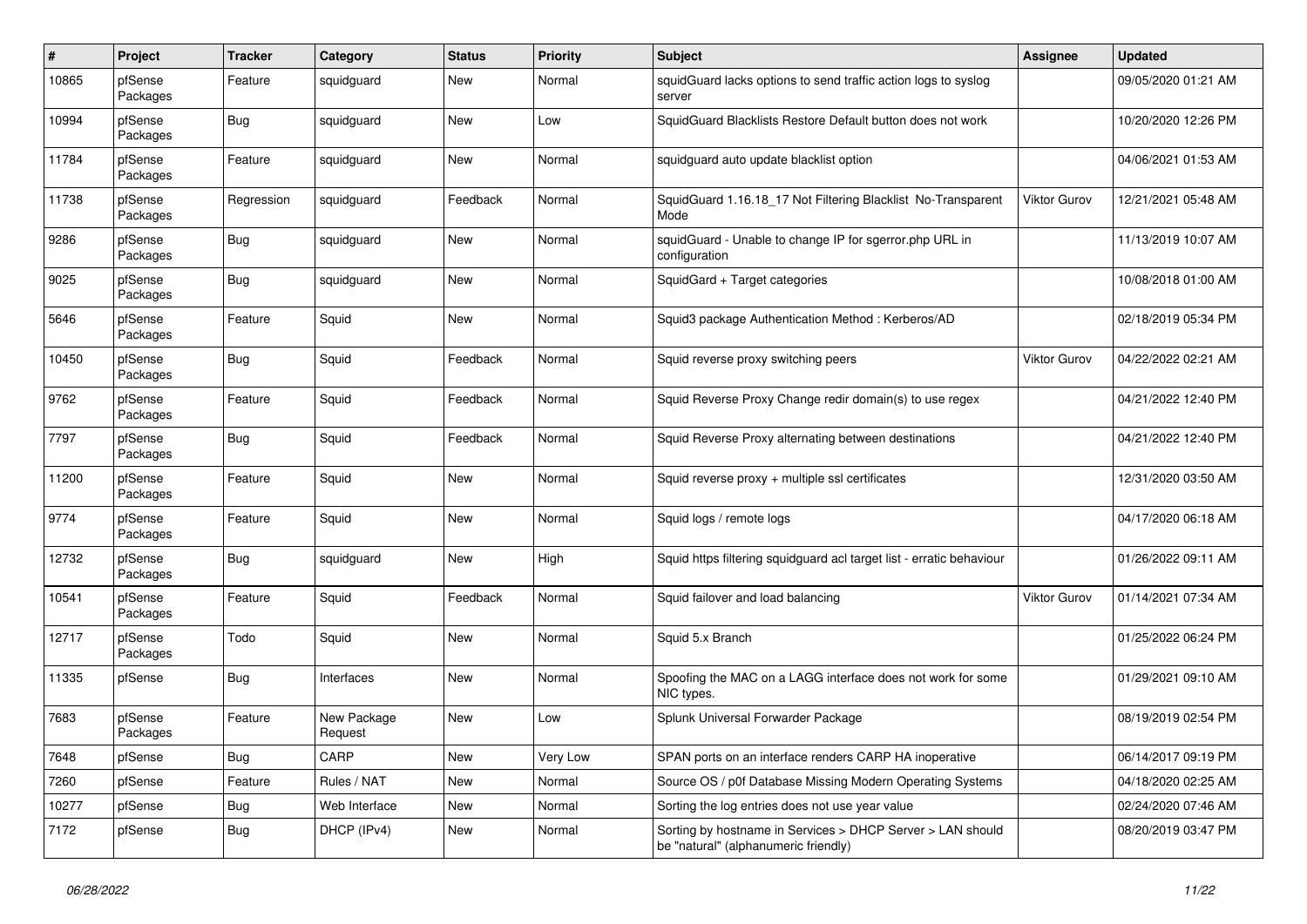| $\sharp$ | Project             | <b>Tracker</b> | Category               | <b>Status</b>                 | Priority | <b>Subject</b>                                                                                                                          | Assignee            | <b>Updated</b>      |
|----------|---------------------|----------------|------------------------|-------------------------------|----------|-----------------------------------------------------------------------------------------------------------------------------------------|---------------------|---------------------|
| 9707     | pfSense<br>Packages | <b>Bug</b>     | pfBlockerNG            | New                           | Normal   | Some networks already existing in deny Feeds are not stopped<br>even if existing in custom deny list                                    |                     | 08/28/2019 10:03 AM |
| 4500     | pfSense             | <b>Bug</b>     | UPnP/NAT-PMP           | Confirmed                     | Normal   | Some miniupnp port mappings are not displayed in the Status<br>page                                                                     |                     | 04/25/2022 12:49 PM |
| 9167     | pfSense             | <b>Bug</b>     | Rules / NAT            | New                           | Normal   | Some Important ICMPv6 Traffic Not Allowed by Default Rules                                                                              |                     | 08/14/2019 01:00 PM |
| 10436    | pfSense<br>Packages | <b>Bug</b>     | softflowd              | New                           | Normal   | softflowd no longer sends flow data after upgrade ( $v0.9.9$ 1 -><br>v1.0.0                                                             |                     | 06/07/2022 12:25 AM |
| 12845    | pfSense<br>Packages | Bug            | softflowd              | <b>New</b>                    | Normal   | softflowd wrong vlan tag                                                                                                                |                     | 02/21/2022 10:40 AM |
| 12683    | pfSense<br>Packages | <b>Bug</b>     | Snort                  | Feedback                      | Normal   | snort get vpns list() does not include OpenVPN CSO                                                                                      | <b>Viktor Gurov</b> | 02/15/2022 10:47 AM |
| 13095    | pfSense<br>Packages | Bug            | Snort                  | Feedback                      | Normal   | Snort VRT change in Shared Object Rules path name results in<br>failure to extract and update Snort Shared Object Rules when<br>enabled | <b>Bill Meeks</b>   | 04/25/2022 12:22 PM |
| 12979    | pfSense<br>Packages | <b>Bug</b>     | Snort                  | <b>Pull Request</b><br>Review | High     | Snort Rules Update Process Using Deprecated FreeBSD<br><b>Subdirectory Name</b>                                                         | <b>Bill Meeks</b>   | 03/24/2022 09:02 AM |
| 9895     | pfSense<br>Packages | Bug            | Snort                  | New                           | Normal   | snort reinstallation failed                                                                                                             |                     | 06/23/2021 08:01 AM |
| 6988     | pfSense<br>Packages | <b>Bug</b>     | Snort                  | New                           | High     | SNORT Package PHP memory error                                                                                                          |                     | 06/28/2018 10:00 PM |
| 7414     | pfSense<br>Packages | Feature        | Snort                  | New                           | Normal   | snort needs automated refresh on ip change                                                                                              |                     | 08/20/2019 08:55 AM |
| 7535     | pfSense<br>Packages | Feature        | Snort                  | New                           | Normal   | Snort messages filling System / General. Should have its own<br>log.                                                                    |                     | 02/18/2019 05:29 PM |
| 10606    | pfSense<br>Packages | <b>Bug</b>     | Snort                  | <b>New</b>                    | Normal   | Snort Inline stopped working after upgrade to FreeBSD 12.1<br>(network traffic blocked after heavy load randomly)                       |                     | 05/28/2020 10:06 AM |
| 9289     | pfSense<br>Packages | Feature        | Snort                  | New                           | Normal   | Snort enable react                                                                                                                      |                     | 03/16/2019 09:04 PM |
| 6831     | pfSense<br>Packages | Feature        | Snort                  | New                           | Normal   | Snort does not support aliases containing FQDN                                                                                          |                     | 07/11/2020 12:51 PM |
| 11579    | pfSense<br>Packages | Feature        | Snort                  | New                           | Normal   | Snort alerts or blocks trigger notifications                                                                                            |                     | 03/01/2021 03:26 AM |
| 10989    | pfSense<br>Packages | <b>Bug</b>     | Snort                  | New                           | Low      | Snort alert page has hidden characters in IPv6 address                                                                                  |                     | 10/17/2020 04:06 PM |
| 11479    | pfSense<br>Packages | <b>Bug</b>     | snmptt                 | New                           | Normal   | snmptt 1.4.2 does not work in daemon mode                                                                                               |                     | 02/20/2021 04:37 PM |
| 5922     | pfSense             | Feature        | <b>SNMP</b>            | New                           | Normal   | SNMP - enable SNMP v3 functionality                                                                                                     | <b>Viktor Gurov</b> | 03/02/2022 02:40 PM |
| 11411    | pfSense<br>Packages | Feature        | New Package<br>Request | New                           | Normal   | Smokeping as a default latency measurement tool                                                                                         |                     | 02/12/2021 09:29 PM |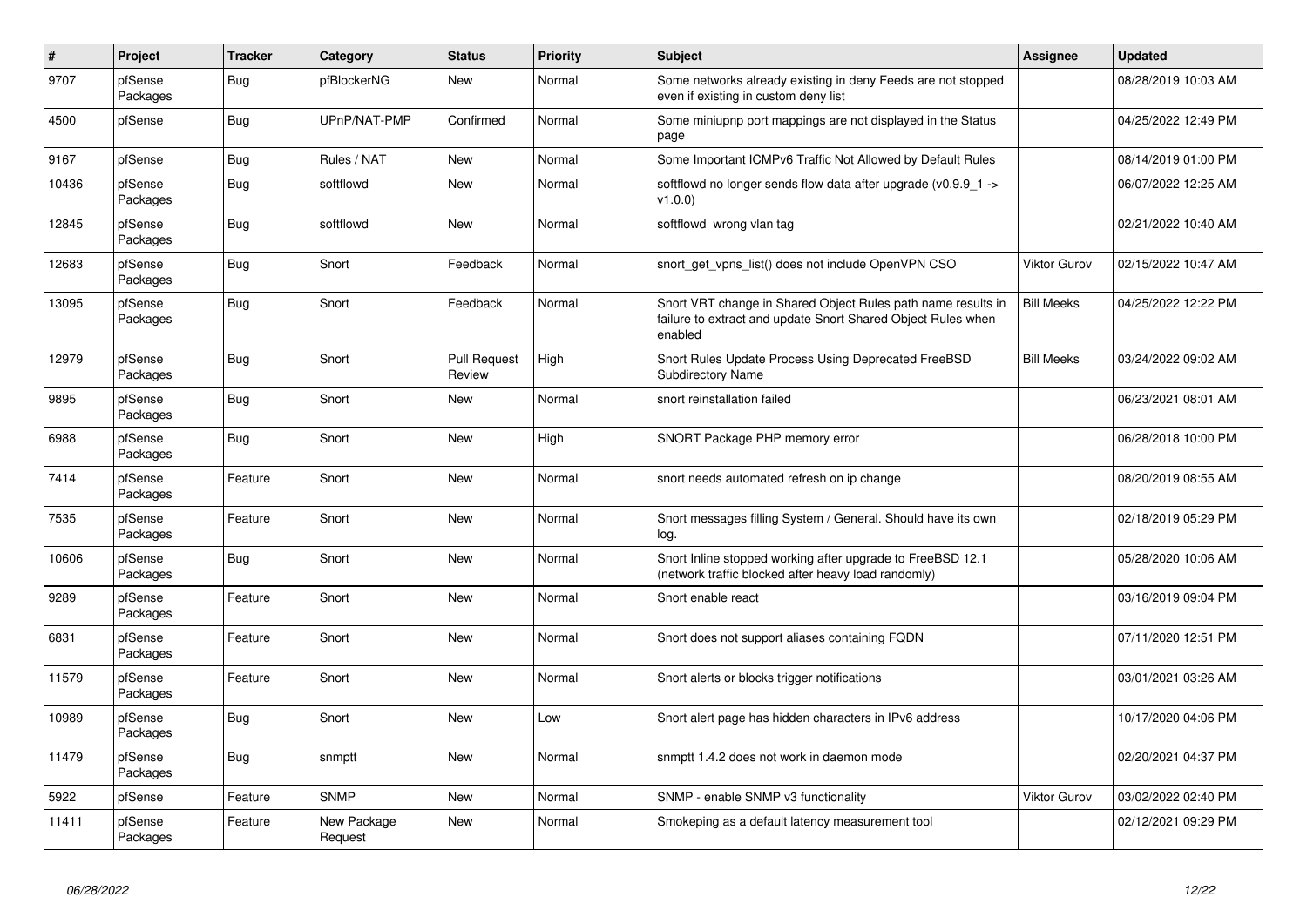| $\pmb{\#}$ | Project             | <b>Tracker</b> | Category                 | <b>Status</b>                 | <b>Priority</b> | Subject                                                                                                 | <b>Assignee</b>     | <b>Updated</b>      |
|------------|---------------------|----------------|--------------------------|-------------------------------|-----------------|---------------------------------------------------------------------------------------------------------|---------------------|---------------------|
| 12369      | pfSense<br>Packages | Feature        | Mail report              | New                           | Low             | Skip If No Content issue                                                                                |                     | 09/14/2021 06:40 AM |
| 8349       | pfSense             | Feature        | <b>Traffic Graphs</b>    | New                           | Normal          | Show the actual numerical information (upload/download<br>speeds) in the traffic graph dashboard widget | Jared Dillard       | 02/28/2018 09:42 AM |
| 9852       | pfSense<br>Packages | Feature        | Suricata                 | Feedback                      | Normal          | show File-Store directory listing                                                                       | <b>Viktor Gurov</b> | 08/20/2021 07:52 AM |
| 12789      | pfSense<br>Packages | Feature        | <b>ACME</b>              | New                           | Very Low        | Show expiration date of certificates in the ACME package list                                           |                     | 02/14/2022 09:20 AM |
| 9574       | pfSense             | Feature        | Package System           | New                           | Normal          | Show changelog at package upgrade                                                                       |                     | 06/02/2019 04:35 AM |
| 7398       | pfSense             | Feature        | <b>Traffic Graphs</b>    | Assigned                      | Normal          | Show average value of bandwidth in/out on Dashboard trafic<br>graph                                     | Jared Dillard       | 08/21/2019 08:56 AM |
| 2049       | pfSense             | Feature        | Rules / NAT              | New                           | Normal          | Show Auto Generated Rules and Use them to turn features<br>on/off when applicable                       |                     | 08/20/2019 03:37 PM |
| 4292       | pfSense             | Feature        | <b>RRD Graphs</b>        | <b>New</b>                    | Normal          | Show 95th Percentile for IPv6 Traffic in RRD Graphs                                                     |                     | 01/25/2015 02:24 PM |
| 6500       | pfSense             | Feature        | Package System           | New                           | Normal          | Should be a way to determine which packages are available<br>without having to update/install           |                     | 06/17/2016 05:34 PM |
| 1219       | pfSense             | Feature        | Developer Tools          | New                           | Low             | Ship DTRACE enabled kernels in the images                                                               |                     | 07/26/2017 03:14 AM |
| 10584      | pfSense             | Bug            | Hardware / Drivers       | <b>New</b>                    | Normal          | SG-3100 with M.2: shutdown instead of reboot                                                            |                     | 07/21/2020 03:08 AM |
| 13206      | pfSense Plus        | Bug            | Hardware / Drivers       | New                           | Normal          | SG-3100 LED GPIO hangs                                                                                  |                     | 06/11/2022 07:01 PM |
| 11871      | pfSense Docs        | Correction     | Products                 | New                           | Normal          | SG-2100 must be manually power cycled after installation                                                |                     | 10/07/2021 02:19 PM |
| 3087       | pfSense             | Feature        | Web Interface            | New                           | Normal          | Setup Wizard does not include IPv6 options for interfaces                                               |                     | 07/10/2013 06:19 PM |
| 5080       | pfSense             | Feature        | DHCP (IPv4)              | <b>New</b>                    | Normal          | Settings tab under Services>DHCP Server                                                                 |                     | 08/13/2019 12:53 PM |
| 4428       | pfSense             | <b>Bug</b>     | Interfaces               | Confirmed                     | Normal          | Setting media option on em(4) leads to infinite link cycling                                            |                     | 07/06/2016 12:45 AM |
| 13255      | pfSense<br>Packages | Todo           | OpenVPN Client<br>Export | New                           | Normal          | Set PKCS#12 algorithm when exporting OpenVPN ZIP or<br>Windows bundles                                  | Jim Pingle          | 06/08/2022 10:37 AM |
| 12811      | pfSense             | Bug            | Gateway Monitoring       | <b>New</b>                    | Normal          | Services are not restarted when PPP interfaces connect                                                  | Jim Pingle          | 06/28/2022 12:01 PM |
| 11490      | pfSense<br>Packages | <b>Bug</b>     | Service Watchdog         | New                           | Very Low        | Service Watchdog - Impacts Reboots and Package Updates                                                  |                     | 02/22/2021 12:07 PM |
| 10802      | pfSense             | Feature        | DHCP (IPv4)              | New                           | Very Low        | Seperator for DHCP Static Mapped leases                                                                 |                     | 07/31/2020 10:30 AM |
| 9680       | pfSense             | Feature        | <b>DHCP Relay</b>        | New                           | Normal          | Seperate DHCP Server and relay per interface                                                            |                     | 02/27/2020 10:47 AM |
| 13292      | pfSense<br>Packages | Feature        | <b>ACME</b>              | New                           | Normal          | Separator                                                                                               |                     | 06/21/2022 12:06 PM |
| 11324      | pfSense             | Feature        | Logging                  | New                           | Normal          | Separate syslog "Remote log servers" Parameters                                                         |                     | 01/27/2021 10:47 AM |
| 9700       | pfSense<br>Packages | Feature        | Squid                    | Feedback                      | Normal          | Secure Squid HTTPS Proxy                                                                                |                     | 01/25/2022 06:39 PM |
| 13258      | pfSense             | <b>Bug</b>     | Console Menu             | <b>Pull Request</b><br>Review | Low             | secret menu option 100                                                                                  | Jim Pingle          | 06/28/2022 12:01 PM |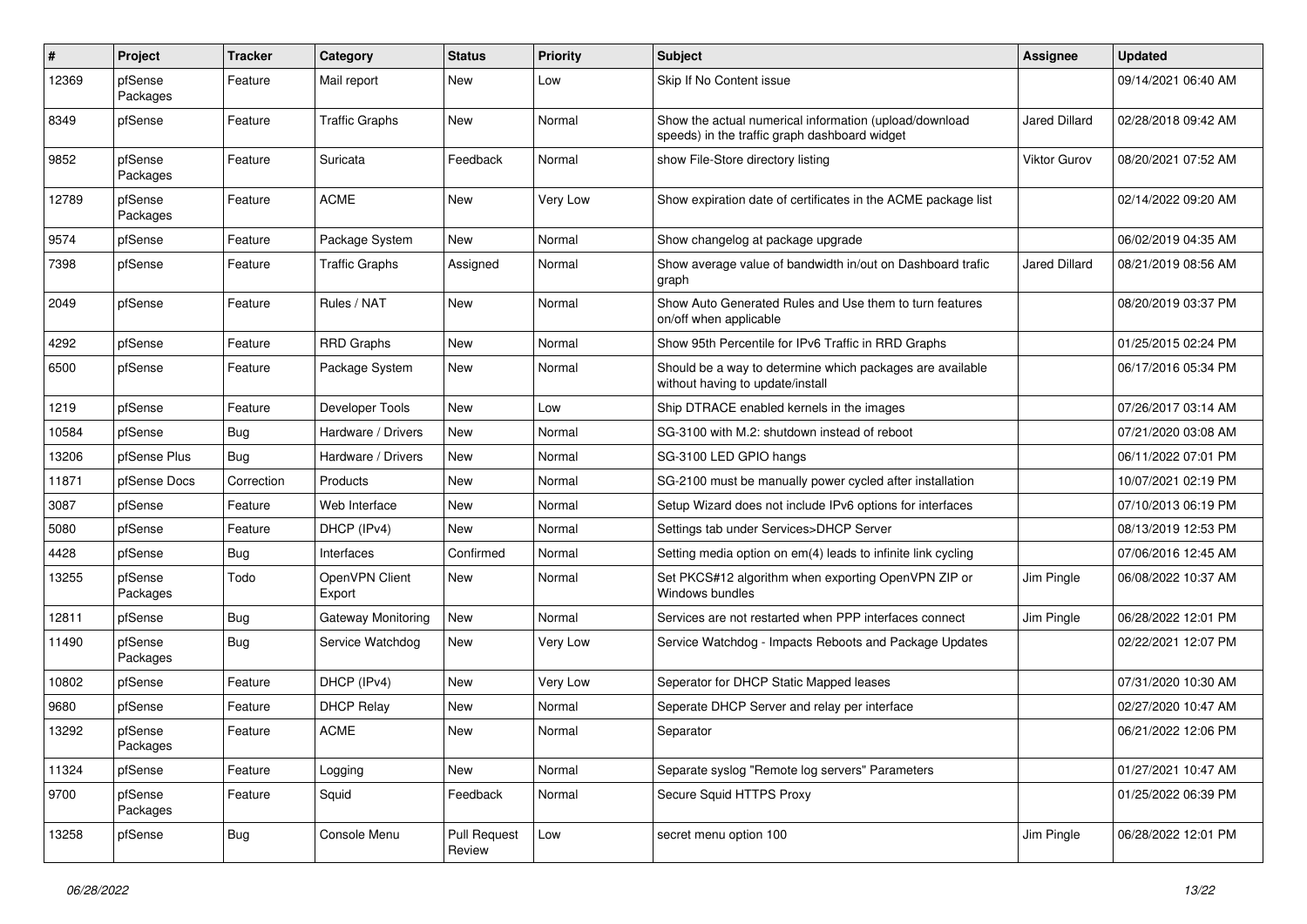| $\#$  | Project             | <b>Tracker</b> | Category                     | <b>Status</b> | <b>Priority</b> | Subject                                                                                   | <b>Assignee</b>      | <b>Updated</b>      |
|-------|---------------------|----------------|------------------------------|---------------|-----------------|-------------------------------------------------------------------------------------------|----------------------|---------------------|
| 11746 | pfSense<br>Packages | <b>Bug</b>     | FreeRADIUS                   | Feedback      | Normal          | Second LDAP server configuration misses the ipaNThash<br>control attribute                | <b>Viktor Gurov</b>  | 07/14/2021 01:44 PM |
| 9717  | pfSense             | Feature        | Web Interface                | New           | Low             | Search box for pfsense?                                                                   |                      | 07/05/2020 02:14 PM |
| 13179 | pfSense<br>Packages | Feature        | pfBlockerNG                  | New           | High            | Search based on CIDR                                                                      |                      | 05/17/2022 09:45 AM |
| 8929  | pfSense             | Feature        | Web Interface                | New           | Normal          | Scroll bar css dark theme                                                                 |                      | 08/14/2019 12:16 PM |
| 3424  | pfSense<br>Packages | Feature        | New Package<br>Request       | New           | Normal          | <b>SCEP</b> server                                                                        |                      | 08/13/2019 10:02 AM |
| 7385  | pfSense             | Todo           | Web Interface                | New           | Normal          | Sanitize PHP includes                                                                     |                      | 08/13/2019 03:22 PM |
| 11920 | pfSense Plus        | Feature        | Authentication               | New           | Normal          | SAML Authentication for pfSense (VPN and webConfigurator)                                 |                      | 05/14/2021 12:56 AM |
| 11248 | pfSense<br>Packages | Feature        | squidguard                   | Feedback      | Normal          | SafeSearch update                                                                         | <b>Viktor Gurov</b>  | 01/28/2021 10:01 AM |
| 11155 | pfSense<br>Packages | Feature        | pfBlockerNG                  | Feedback      | Normal          | SafeSearch AAAA                                                                           | <b>Viktor Gurov</b>  | 02/05/2021 04:54 AM |
| 5367  | pfSense             | <b>Bug</b>     | Web Interface                | New           | Normal          | Safari repeatedly tries to reload dashboard                                               | <b>Jared Dillard</b> | 08/22/2016 11:08 AM |
| 13249 | pfSense             | <b>Bug</b>     | Console Menu                 | New           | Normal          | Running playback comands multiple times results in PHP error                              |                      | 06/06/2022 07:02 AM |
| 12963 | pfSense<br>Packages | Feature        | Nmap                         | Feedback      | Normal          | Run nmap scans in the background                                                          | Jim Pingle           | 06/06/2022 06:55 PM |
| 9887  | pfSense             | Bug            | Rules / NAT                  | New           | Low             | Rule separator positions change when deleting multiple rules                              |                      | 06/28/2022 12:01 PM |
| 12643 | pfSense<br>Packages | Regression     | Suricata                     | Feedback      | Normal          | Rule categories are cleared after clicking the save button on the<br>Global Settings page |                      | 12/30/2021 03:44 AM |
| 2138  | pfSense             | <b>Bug</b>     | <b>RRD Graphs</b>            | New           | Normal          | RRD Wireless graph broken in BSS mode                                                     |                      | 02/06/2016 04:59 AM |
| 12865 | pfSense<br>Packages | Todo           | <b>RRD Summary</b>           | Feedback      | Normal          | RRD Summary improvements                                                                  | <b>Viktor Gurov</b>  | 03/04/2022 12:20 PM |
| 12338 | pfSense<br>Packages | Bug            | <b>RRD Summary</b>           | New           | Normal          | RRD Summary does not report data on 3100                                                  |                      | 04/15/2022 02:54 PM |
| 2024  | pfSense             | Feature        | Package System               | New           | Normal          | RRD Graphs for packages                                                                   |                      | 08/13/2019 12:24 PM |
| 5849  | pfSense             | Bug            | CARP                         | New           | Normal          | Routing fail on CARP IPsec                                                                |                      | 12/18/2021 04:41 PM |
| 11823 | pfSense<br>Packages | Feature        | <b>FRR</b>                   | New           | Normal          | Route handling enhancements                                                               |                      | 04/19/2021 06:23 PM |
| 12653 | pfSense<br>Packages | Regression     | FRR                          | Feedback      | Normal          | RIP related startup error                                                                 | Viktor Gurov         | 12/30/2021 08:37 AM |
| 9253  | pfSense             | Feature        | User Manager /<br>Privileges | New           | Normal          | RFE: True View-Only WebCFG options                                                        |                      | 08/21/2019 09:21 AM |
| 12091 | pfSense             | Feature        | Authentication               | New           | Normal          | RFE: Add support for sssd authentication                                                  |                      | 12/10/2021 04:55 PM |
| 13091 | pfSense             | Feature        | OpenVPN                      | New           | Normal          | RFE: Ability to specify the order of OpenVPN Authentication<br>servers                    |                      | 04/22/2022 04:30 PM |
| 9575  | pfSense             | Feature        | DHCP (IPv6)                  | New           | Very Low        | RFC 7078 - Distributing Address Selection Policy Using DHCPv6                             |                      | 08/14/2019 02:39 PM |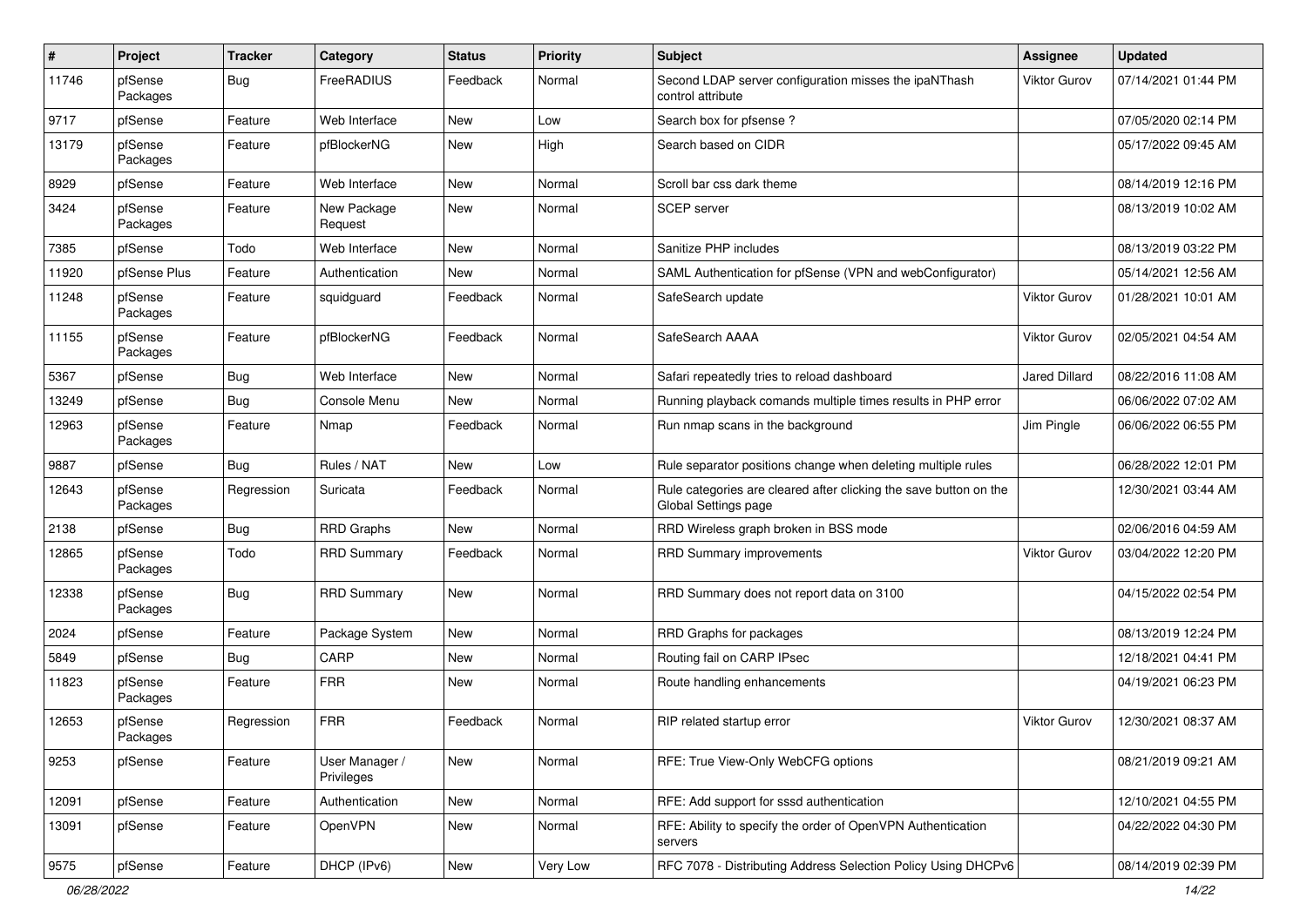| $\sharp$ | Project             | <b>Tracker</b> | Category                        | <b>Status</b> | <b>Priority</b> | <b>Subject</b>                                                                                         | <b>Assignee</b>      | <b>Updated</b>      |
|----------|---------------------|----------------|---------------------------------|---------------|-----------------|--------------------------------------------------------------------------------------------------------|----------------------|---------------------|
| 6544     | pfSense             | Feature        | DHCP (IPv4)                     | New           | Very Low        | RFC 3046 DHCP Option 82 support (and RFC 3315/4649/4580<br>for IPv6)                                   |                      | 07/13/2020 02:14 AM |
| 8274     | pfSense             | Feature        | <b>Traffic Graphs</b>           | New           | Normal          | Reverse Inverse Traffic Graph View                                                                     | <b>Jared Dillard</b> | 08/14/2019 10:31 AM |
| 385      | pfSense             | Feature        | <b>Captive Portal</b>           | New           | Normal          | Reverse captive portal                                                                                 |                      | 08/13/2019 12:23 PM |
| 9348     | pfSense<br>Packages | <b>Bug</b>     | <b>ACME</b>                     | New           | Normal          | Results of Acme certificate issuance/renewal are not properly<br>formatted                             |                      | 02/22/2019 12:08 PM |
| 1738     | pfSense             | <b>Bug</b>     | Backup / Restore                | New           | Very Low        | Restore fails when username in backup is not matching                                                  |                      | 12/11/2021 07:51 PM |
| 7964     | pfSense             | <b>Bug</b>     | Multi-WAN                       | New           | Normal          | Restart openvpn on gateway switching                                                                   |                      | 08/19/2019 12:35 PM |
| 6361     | pfSense             | <b>Bug</b>     | Web Interface                   | New           | Low             | Responsive Mobile Menu issue                                                                           |                      | 05/16/2016 12:09 PM |
| 1307     | pfSense             | Feature        | Web Interface                   | New           | Normal          | Request: Option To Resolve Addresses in State Table Summary                                            |                      | 02/06/2016 04:58 AM |
| 10401    | pfSense             | Feature        | Dashboard                       | New           | Normal          | Request: ability to sort/separate stopped/running Service(s) on<br>Dashboard -> Services Status widget |                      | 03/31/2020 04:48 PM |
| 10347    | pfSense<br>Packages | Feature        | OpenVPN Client<br>Export        | New           | Normal          | Request to add pull-filter                                                                             |                      | 07/29/2020 08:11 AM |
| 9130     | pfSense             | Feature        | DHCP (IPv4)                     | New           | Normal          | Request ID [#INC-16195]: DHCP - PXE Boot                                                               |                      | 09/10/2020 01:39 PM |
| 10188    | pfSense<br>Packages | Bug            | pfBlockerNG                     | New           | Normal          | Reputation tab is not working                                                                          |                      | 01/24/2020 10:06 AM |
| 2676     | pfSense             | Feature        | Rules / NAT                     | New           | Normal          | Reply-to option in firewall rule                                                                       |                      | 05/05/2017 03:15 PM |
| 5813     | pfSense             | Feature        | <b>Traffic Shaper</b><br>(ALTQ) | New           | Normal          | Replacement of layer7 filter                                                                           |                      | 02/18/2017 05:08 PM |
| 11856    | pfSense             | Feature        | Diagnostics                     | New           | Normal          | Replace/add Alias or DNS names for known LAN addresses in<br>the State table                           |                      | 04/27/2021 08:01 AM |
| 10312    | pfSense             | Feature        | Rules / NAT                     | New           | Low             | Reordering of NAT rules without dragging                                                               |                      | 03/03/2020 07:28 AM |
| 10651    | pfSense             | Feature        | OpenVPN                         | New           | Normal          | Remove/replace deprecated OpenVPN options                                                              |                      | 06/10/2020 11:32 AM |
| 10995    | pfSense             | Feature        | <b>Operating System</b>         | New           | Low             | Remove VMware MSI-X from the PCI blacklist.                                                            |                      | 10/20/2020 11:40 AM |
| 13196    | pfSense<br>Packages | Feature        | pfBlockerNG                     | New           | Normal          | remove NoVirusThanks feed                                                                              |                      | 05/23/2022 06:05 AM |
| 12351    | pfSense<br>Packages | Todo           | pfBlockerNG                     | Feedback      | Normal          | Remove non-functional feeds                                                                            | <b>Viktor Gurov</b>  | 02/04/2022 02:29 PM |
| 13194    | pfSense<br>Packages | <b>Bug</b>     | pfBlockerNG                     | New           | Normal          | Remove dead Malc0de feed                                                                               |                      | 05/23/2022 05:16 AM |
| 2099     | pfSense             | Todo           | CARP                            | New           | Normal          | Remove "queue" from CARP traffic                                                                       |                      | 01/19/2012 10:59 AM |
| 2276     | pfSense             | Feature        | Certificates                    | New           | Normal          | Remote CRL fetch support                                                                               |                      | 02/06/2016 04:14 AM |
| 12679    | pfSense             | Feature        | Interfaces                      | New           | Normal          | Remind user to update DHCPv6 range when changing interface<br>IPv6 prefix                              |                      | 01/12/2022 07:36 AM |
| 6554     | pfSense             | Feature        | <b>NTPD</b>                     | New           | Normal          | Reintroduce NTP mode7 for IEEE 1588 PTPd interop                                                       |                      | 08/13/2019 01:40 PM |
| 6283     | pfSense             | Feature        | DHCP (IPv6)                     | New           | Normal          | Register DHCPv6 leases with DNS resolver                                                               |                      | 08/21/2019 10:48 AM |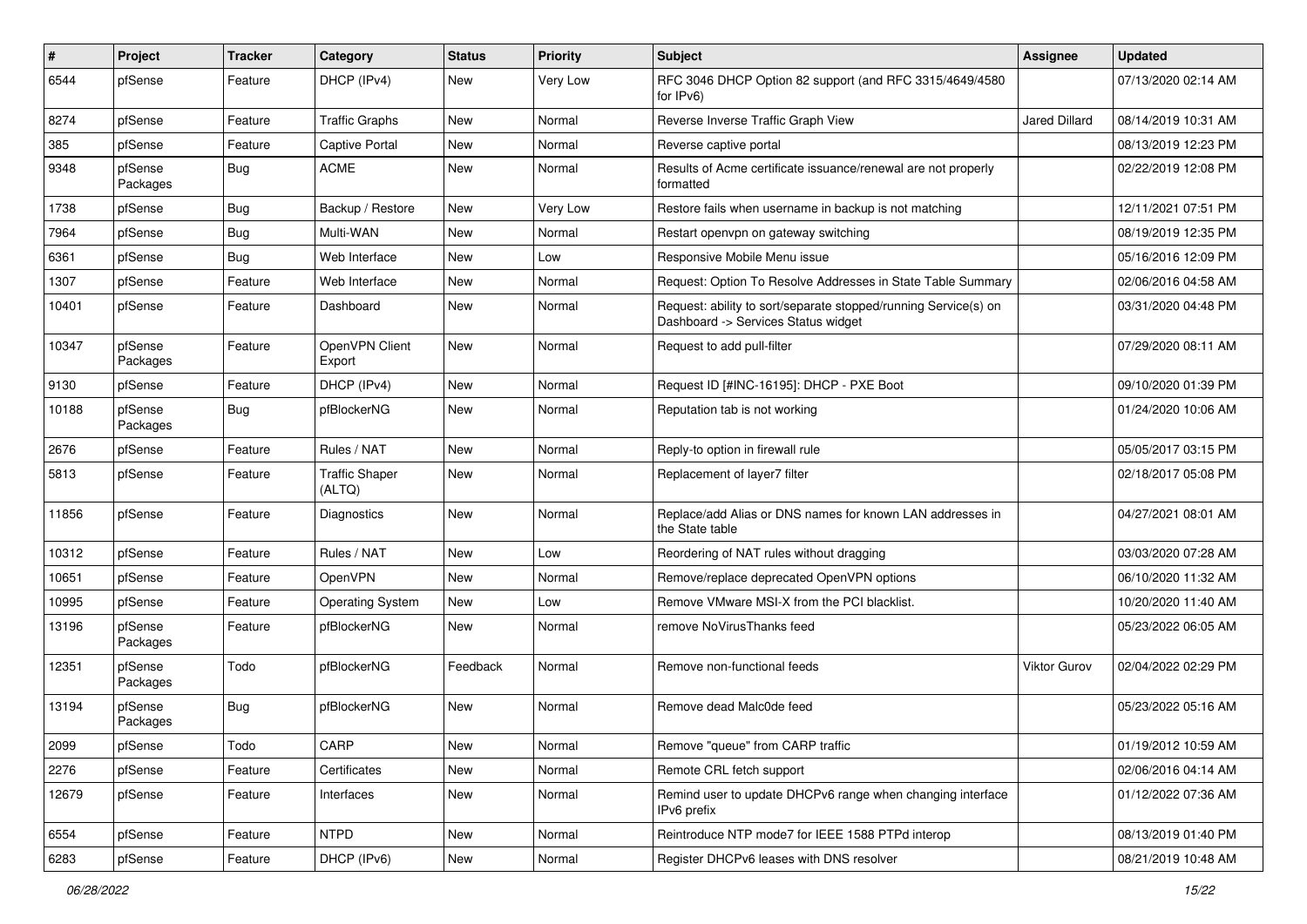| #     | Project             | <b>Tracker</b> | Category                                        | <b>Status</b> | <b>Priority</b> | <b>Subject</b>                                                                                           | <b>Assignee</b>    | <b>Updated</b>      |
|-------|---------------------|----------------|-------------------------------------------------|---------------|-----------------|----------------------------------------------------------------------------------------------------------|--------------------|---------------------|
| 13252 | pfSense             | <b>Bug</b>     | Upgrade                                         | New           | Normal          | reduce frequency of php-fpm socket connection attempts from<br>check reload status                       |                    | 06/12/2022 11:11 AM |
| 11185 | pfSense<br>Packages | <b>Bug</b>     | ntop                                            | Feedback      | Normal          | Redis service stopping before NtopNg                                                                     |                    | 04/21/2022 12:40 PM |
| 13228 | pfSense             | <b>Bug</b>     | Interfaces                                      | <b>New</b>    | Normal          | Recovering interface gateway may not be added back into<br>gateway groups and rules when expected        | Jim Pingle         | 06/28/2022 12:01 PM |
| 4646  | pfSense             | Feature        | Dashboard                                       | <b>New</b>    | Normal          | Recover valuable vertical screen real estate in dashboard                                                |                    | 04/20/2015 07:46 PM |
| 12813 | pfSense             | Feature        | Installer                                       | New           | Low             | Recover extra data in the installer                                                                      |                    | 02/17/2022 07:52 AM |
| 12343 | pfSense             | Feature        | Diagnostics                                     | New           | Low             | Real time traffic monitoring                                                                             |                    | 09/06/2021 01:26 PM |
| 12013 | pfSense             | Bug            | Logging                                         | New           | Low             | Reading log data is inefficient in certain cases                                                         |                    | 06/08/2021 07:35 AM |
| 10980 | pfSense             | <b>Bug</b>     | <b>Operating System</b>                         | New           | Normal          | rc.local is executed at login by rc.initial, and not at boot time.                                       |                    | 10/19/2020 09:39 AM |
| 6605  | pfSense             | <b>Bug</b>     | Interfaces                                      | Confirmed     | Normal          | rc.linkup logic issues with actions taken                                                                |                    | 07/12/2016 07:46 PM |
| 11093 | pfSense             | <b>Bug</b>     | Wireless                                        | <b>New</b>    | Low             | ral(4) driver non-functional in arm64                                                                    |                    | 11/21/2020 10:45 AM |
| 10714 | pfSense             | <b>Bug</b>     | DHCP (IPv6)                                     | New           | Normal          | radvd only gives out the prefix of the "first" IPv6 address of an<br>interface                           |                    | 10/06/2020 01:03 PM |
| 7737  | pfSense             | <b>Bug</b>     | IPv6 Router<br>Advertisements<br>(RADVD)        | New           | Normal          | radvd error message                                                                                      |                    | 08/13/2019 09:41 AM |
| 8831  | pfSense             | <b>Bug</b>     | <b>IPv6 Router</b><br>Advertisements<br>(RADVD) | New           | Very High       | Radvd causes latency spikes                                                                              |                    | 04/19/2021 04:51 AM |
| 6873  | pfSense             | <b>Bug</b>     | DHCP (IPv6)                                     | <b>New</b>    | Low             | radvd - Too many addresses in RDNSS section when previously<br>using DHCPv6                              | Dominic<br>McKeown | 06/06/2018 10:45 AM |
| 3718  | pfSense             | Feature        | <b>IPv6 Router</b><br>Advertisements<br>(RADVD) | <b>New</b>    | Normal          | radvd - enhancement proposal: ability to advertise routes and<br>some fixes - patches attached           |                    | 03/22/2020 02:59 PM |
| 8264  | pfSense<br>Packages | <b>Bug</b>     | FreeRADIUS                                      | <b>New</b>    | Normal          | Radiusd restart on WAN change results in freeradius not running<br>(and possible solution)               |                    | 04/21/2022 12:39 PM |
| 5652  | pfSense             | <b>Bug</b>     | Authentication                                  | <b>New</b>    | Normal          | Radius IETF Class Group Assignment - Incorrect Standard                                                  |                    | 08/13/2019 01:39 PM |
| 4154  | pfSense             | <b>Bug</b>     | User Manager /<br>Privileges                    | Confirmed     | Normal          | RADIUS authentication not working over IPv6                                                              |                    | 04/21/2022 12:39 PM |
| 10352 | pfSense             | Bug            | Authentication                                  | <b>New</b>    | Very Low        | RADIUS authentication fails with MSCHAPv1 or MSCHAPv2<br>when passwords contain international characters |                    | 06/20/2022 04:04 PM |
| 1434  | pfSense             | Feature        | OpenVPN                                         | New           | Normal          | Radius Accounting in OpenVPN                                                                             |                    | 05/04/2013 03:06 PM |
| 12730 | pfSense             | Bug            | Captive Portal                                  | New           | Normal          | RADIUS accounting does not work if WAN is down                                                           |                    | 01/26/2022 05:13 AM |
| 6186  | pfSense             | <b>Bug</b>     | <b>Services</b>                                 | New           | Normal          | race conditions in service startup                                                                       |                    | 04/21/2022 12:39 PM |
| 4470  | pfSense             | Feature        | IPv6 Router<br>Advertisements<br>(RADVD)        | New           | Normal          | RA page in GUI                                                                                           |                    | 08/20/2019 12:20 PM |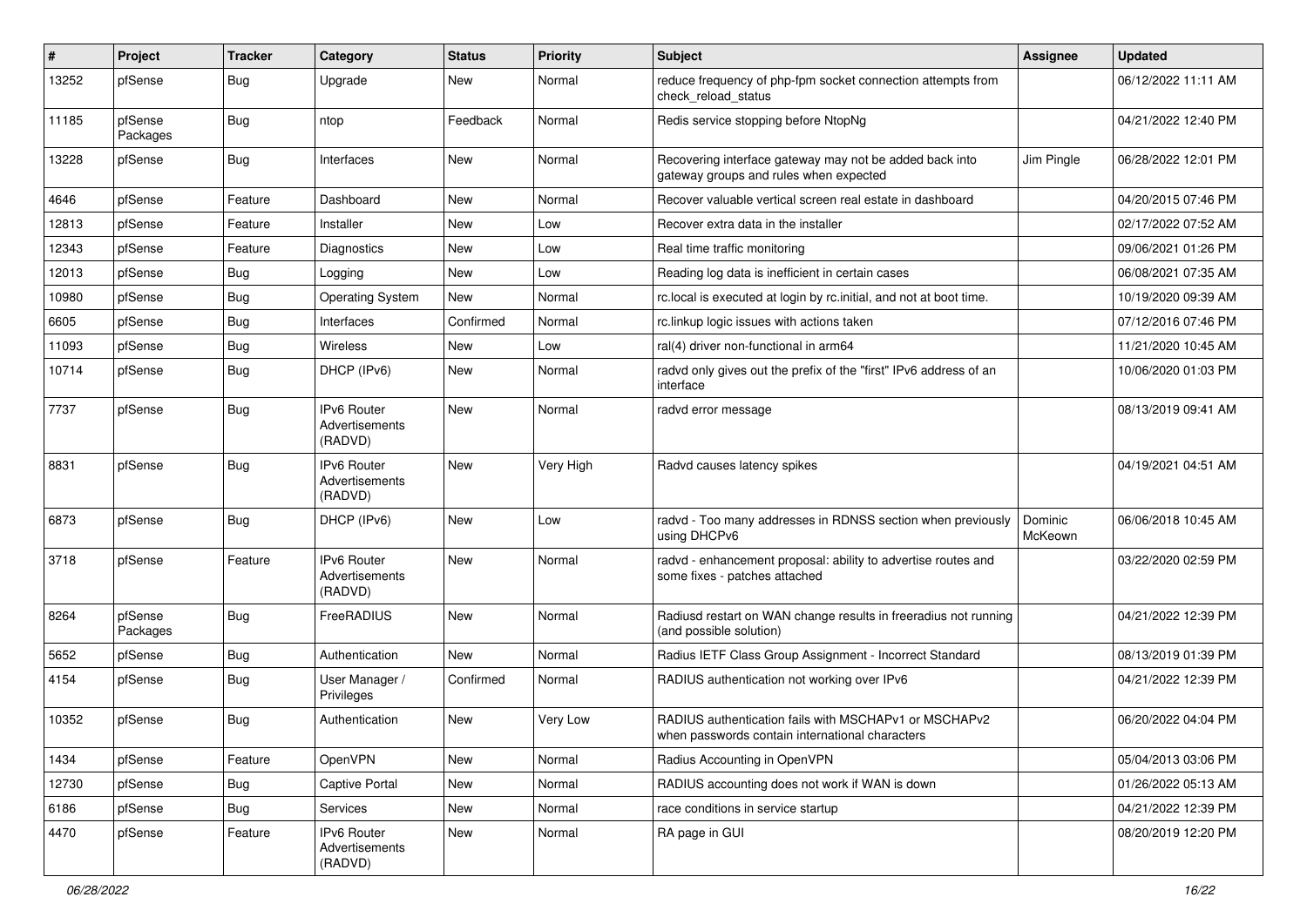| #     | Project             | <b>Tracker</b> | Category                        | <b>Status</b>                 | <b>Priority</b> | <b>Subject</b>                                                                                                                      | <b>Assignee</b>   | <b>Updated</b>      |
|-------|---------------------|----------------|---------------------------------|-------------------------------|-----------------|-------------------------------------------------------------------------------------------------------------------------------------|-------------------|---------------------|
| 8712  | pfSense             | Feature        | <b>Traffic Shaper</b><br>(ALTQ) | New                           | Normal          | QOS on ipsec links                                                                                                                  |                   | 06/22/2020 06:27 AM |
| 8770  | pfSense             | Bug            | Interfaces                      | New                           | Normal          | QinQ interfaces always show as active                                                                                               |                   | 02/01/2020 09:47 AM |
| 12179 | pfSense<br>Packages | Feature        | gemu-guest-agent                | New                           | Normal          | QEMU package                                                                                                                        |                   | 07/30/2021 08:02 AM |
| 13197 | pfSense<br>Packages | Feature        | pfBlockerNG                     | New                           | Normal          | Put a Single donation link and a proper patreon lin in the<br>pfBlocker Support Banner / Widget                                     |                   | 05/23/2022 05:35 AM |
| 7244  | pfSense             | Feature        | Developer Tools                 | New                           | Normal          | Publish pfsense as a Vagrant Basebox                                                                                                |                   | 01/29/2019 04:09 AM |
| 9293  | pfSense             | Feature        | Web Interface                   | New                           | Low             | Provide WebUI message (banner) prior to login                                                                                       |                   | 08/14/2019 02:39 PM |
| 7212  | pfSense             | Feature        | Hardware / Drivers              | New                           | Normal          | Provide Driver for SG-1000 Crypto Accelerator                                                                                       | Luiz Souza        | 08/20/2019 08:46 AM |
| 8087  | pfSense             | <b>Bug</b>     | Authentication                  | New                           | Normal          | Provide Calling-Station-ID to RADIUS backed VPN connections                                                                         |                   | 06/06/2020 05:36 AM |
| 10581 | pfSense             | Feature        | Logging                         | New                           | Normal          | Provide ability to disable nginx access logging to remote syslog<br>server                                                          |                   | 05/21/2020 08:36 PM |
| 12759 | pfSense Plus        | <b>Bug</b>     | Package System                  | New                           | Very Low        | Proprietary packages link to non-existant or non-public github<br>pages                                                             |                   | 02/09/2022 10:43 AM |
| 3387  | pfSense             | Feature        | Aliases / Tables                | New                           | Normal          | process alias urltable Frequency                                                                                                    |                   | 08/21/2019 11:01 AM |
| 6321  | pfSense             | Bug            | L2TP                            | New                           | Normal          | Problem with connecting l2tp over ipsec from android and<br>windows                                                                 |                   | 11/13/2020 11:01 AM |
| 6176  | pfSense<br>Packages | Feature        | OpenVPN Client<br>Export        | New                           | Normal          | Privilege for OpenVPN Client Export                                                                                                 |                   | 10/05/2020 07:33 AM |
| 12393 | pfSense             | <b>Bug</b>     | <b>Traffic Shaper</b><br>(ALTQ) | New                           | Low             | Priority of qOthersLow higher than default queues                                                                                   |                   | 09/21/2021 02:48 PM |
| 11545 | pfSense             | Regression     | Interfaces                      | Feedback                      | Normal          | Primary interface address is not always used when VIPs are<br>present                                                               | Reid<br>Linnemann | 06/28/2022 12:01 PM |
| 11826 | pfSense<br>Packages | Feature        | <b>ACME</b>                     | New                           | Normal          | Preserve acme SAN Method parameters for new cert creations                                                                          |                   | 04/20/2021 02:02 PM |
| 11163 | pfSense<br>Packages | Feature        | <b>ACME</b>                     | <b>Pull Request</b><br>Review | Normal          | Preferred Chain option                                                                                                              |                   | 10/18/2021 09:10 AM |
| 1833  | pfSense             | Feature        | PPTP                            | New                           | Normal          | PPTP type WAN IPv6 support                                                                                                          |                   | 08/20/2019 10:12 AM |
| 9633  | pfSense             | Feature        | PPPoE Server                    | New                           | Normal          | PPPoE/L2TP Server Status Page                                                                                                       |                   | 10/09/2021 12:05 PM |
| 9617  | pfSense             | Feature        | <b>PPP</b> Interfaces           | New                           | Normal          | PPPoE Static IP Configuration in GUI                                                                                                |                   | 10/15/2021 08:52 PM |
| 32    | pfSense             | Todo           | User Manager /<br>Privileges    | New                           | Normal          | PPPoE Server users integration with user manager                                                                                    |                   | 02/06/2016 04:53 AM |
| 1826  | pfSense             | Feature        | PPPoE Server                    | New                           | Normal          | PPPoE server IPv6 support                                                                                                           |                   | 03/25/2022 04:25 PM |
| 12436 | pfSense             | <b>Bug</b>     | <b>PPPoE Server</b>             | New                           | Normal          | Pppoe server config gui does not allow setting of chap<br>authentication, and sets the network start address for allocation<br>to 0 |                   | 10/21/2021 08:15 AM |
| 8078  | pfSense             | Feature        | PPP Interfaces                  | New                           | Normal          | PPPoE Reconnect Wait Time                                                                                                           |                   | 11/09/2017 05:13 PM |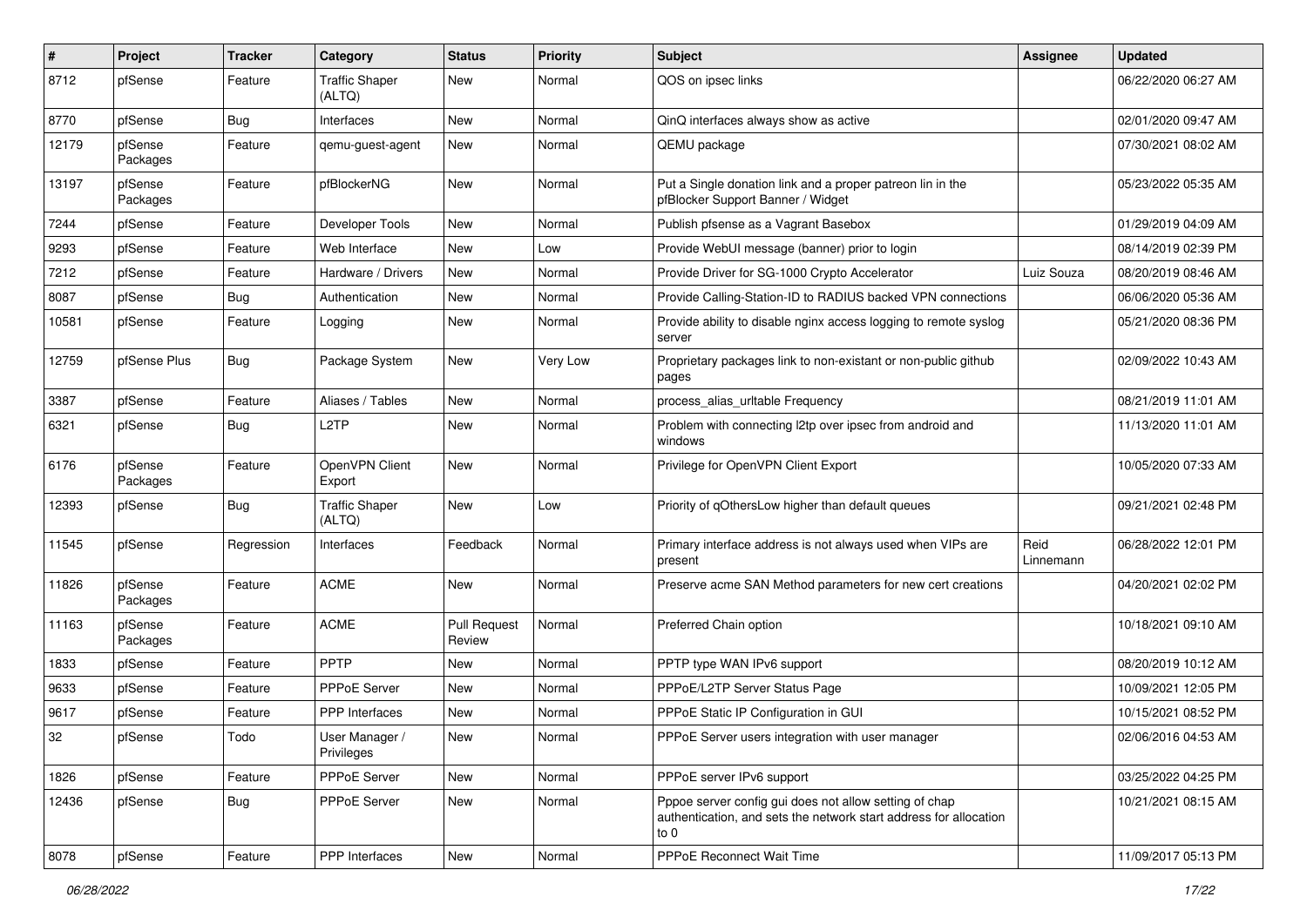| $\pmb{\#}$ | Project             | <b>Tracker</b> | Category                            | <b>Status</b> | Priority | Subject                                                                                               | <b>Assignee</b> | <b>Updated</b>      |
|------------|---------------------|----------------|-------------------------------------|---------------|----------|-------------------------------------------------------------------------------------------------------|-----------------|---------------------|
| 8512       | pfSense             | <b>Bug</b>     | PPP Interfaces                      | New           | Normal   | PPPoE reconnect fails after interface flap                                                            |                 | 08/20/2019 10:06 AM |
| 9192       | pfSense             | Bug            | <b>PPP</b> Interfaces               | <b>New</b>    | Normal   | PPPoE daemon selects wrong interface                                                                  |                 | 08/20/2019 10:05 AM |
| 895        | pfSense             | Feature        | PPP Interfaces                      | New           | Very Low | PPP subsystem MPPE/MPPC support                                                                       |                 | 09/10/2019 04:24 PM |
| 10875      | pfSense             | Bug            | Gateways                            | New           | Normal   | PPP periodic reset does not fully restore gateway group<br>round-robin functionality                  | Luiz Souza      | 11/05/2020 07:44 AM |
| 13307      | pfSense             | Bug            | <b>PPP</b> Interfaces               | <b>New</b>    | High     | PPP interface custom reset date/time Hour and Minute fields do<br>not properly handle "0" value       |                 | 06/28/2022 12:01 PM |
| 6255       | pfSense             | Bug            | <b>PPP</b> Interfaces               | Confirmed     | Low      | PPP Country/Provider/Plan configuration not saved                                                     |                 | 04/25/2016 07:15 PM |
| 10204      | pfSense             | Feature        | Interfaces                          | New           | Low      | Possible clarification of Track IPv6 Interface Subnet ID                                              |                 | 01/23/2020 01:04 PM |
| 6207       | pfSense             | Feature        | Rules / NAT                         | New           | Normal   | Please, add "THIS_IF broadcast" Macro for use in firewall rules                                       |                 | 08/21/2019 11:01 AM |
| 6228       | pfSense             | Feature        | <b>Operating System</b>             | <b>New</b>    | Normal   | Please provide a means for IGMPv3 and MLDv2 support                                                   |                 | 05/20/2020 03:21 PM |
| 11827      | pfSense<br>Packages | Feature        | ACME                                | New           | Normal   | Please include acme deploy folder/scripts                                                             |                 | 03/06/2022 04:31 AM |
| 7781       | pfSense             | Feature        | Rules / NAT                         | New           | Normal   | Please Enable Rule Separators on Manual Outbound NAT                                                  |                 | 08/21/2019 09:07 AM |
| 7082       | pfSense             | Bug            | Package System                      | New           | Normal   | pkg edit.php - impossible to use default value with<br>rowhelperfield                                 |                 | 08/21/2019 09:15 AM |
| 7195       | pfSense             | Bug            | Package System                      | <b>New</b>    | Normal   | pkg edit.php - < checkenable fields > tag has no effect on fields<br>other than checkbox/input        |                 | 08/21/2019 09:15 AM |
| 7531       | pfSense             | Feature        | Package System                      | New           | Low      | pkg behavior when encountering invalid SSL certificate                                                |                 | 05/08/2017 06:57 PM |
| 9838       | pfSense             | Feature        | OpenVPN                             | New           | Normal   | PKCS11 support                                                                                        |                 | 10/20/2019 02:12 PM |
| 9024       | pfSense             | <b>Bug</b>     | <b>Traffic Shaper</b><br>(Limiters) | Feedback      | Normal   | Ping packet loss under load when using limiters                                                       |                 | 05/12/2022 11:55 AM |
| 12907      | pfSense<br>Packages | Bug            | <b>PIMD</b>                         | Feedback      | Normal   | PIMD: Nonexistent interfaces should be hidden/disabled in<br>pimd.conf before bringing up the service |                 | 03/07/2022 03:51 PM |
| 12538      | pfSense<br>Packages | <b>Bug</b>     | <b>PIMD</b>                         | <b>New</b>    | Normal   | PIMD sub-interface bug                                                                                |                 | 11/20/2021 09:44 PM |
| 10692      | pfSense<br>Packages | Bug            | <b>PIMD</b>                         | Feedback      | Normal   | PIMD starts twice at boot                                                                             |                 | 04/21/2022 12:40 PM |
| 12774      | pfSense             | Bug            | Backup / Restore                    | New           | Normal   | Picture widget image is not saved in backup                                                           |                 | 04/04/2022 04:48 AM |
| 9353       | pfSense             | <b>Bug</b>     | Dashboard                           | New           | Low      | PHPSession errors from limited access to dashboard and<br>widgets                                     |                 | 10/06/2020 09:31 AM |
| 13167      | pfSense             | <b>Bug</b>     | Dynamic DNS                         | New           | Normal   | phpDynDNS: DigitalOcean ddns update fails (bad request,<br>invalid character '-' in request_id)       |                 | 06/16/2022 09:30 PM |
| 11898      | pfSense<br>Packages | <b>Bug</b>     | apcupsd                             | New           | Normal   | PHP error from apcupsd dashboard widget                                                               |                 | 05/07/2021 09:12 AM |
| 11430      | pfSense             | <b>Bug</b>     | Interfaces                          | New           | Normal   | PHP console spam after Assigning Interfaces                                                           |                 | 10/09/2021 10:37 AM |
| 12849      | pfSense             | <b>Bug</b>     | <b>Operating System</b>             | New           | Normal   | pfsync kernel crash on reboot                                                                         | Mateusz Guzik   | 02/22/2022 02:02 PM |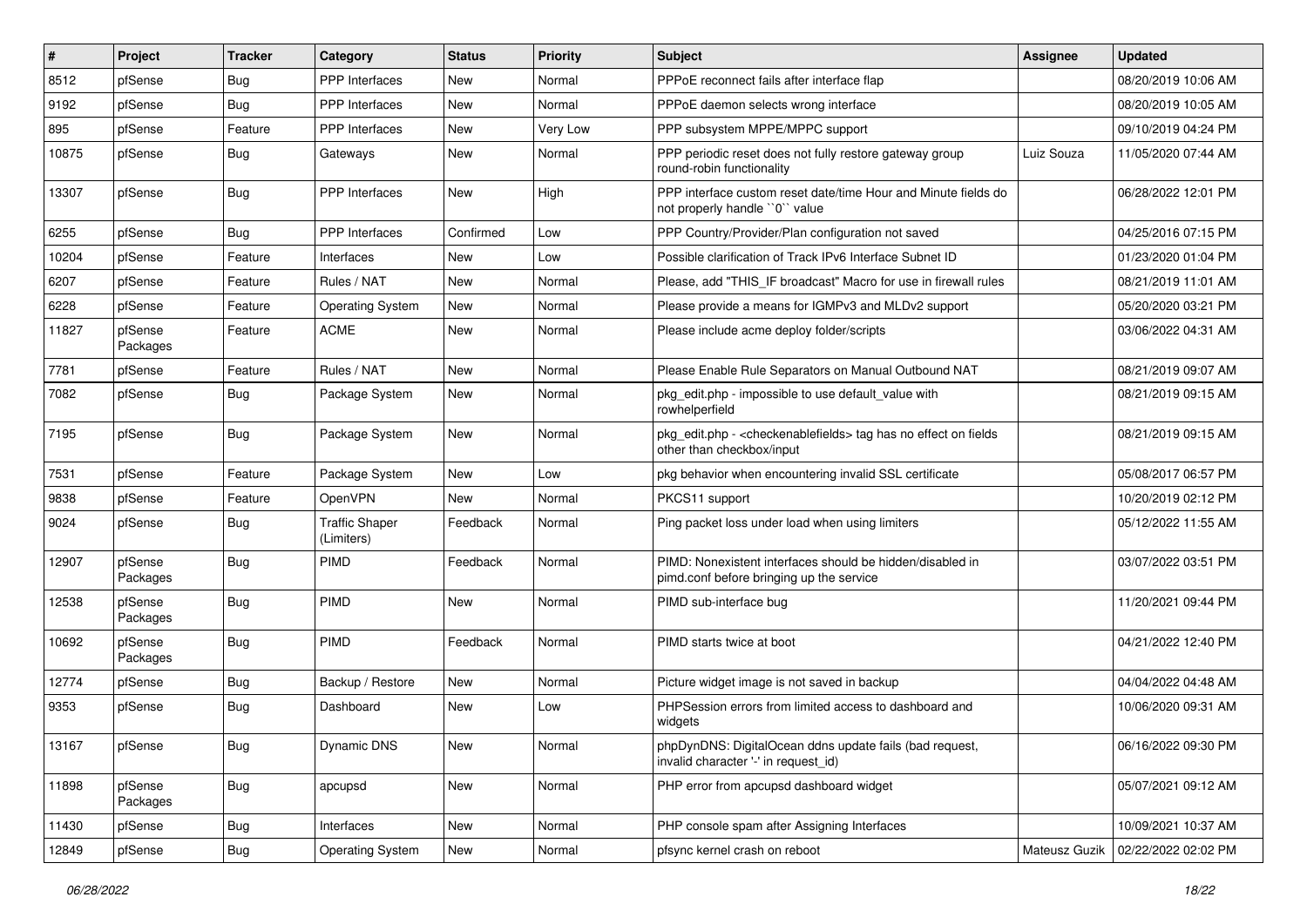| ∦     | Project             | <b>Tracker</b> | Category                | <b>Status</b> | <b>Priority</b> | Subject                                                                                         | <b>Assignee</b> | <b>Updated</b>      |
|-------|---------------------|----------------|-------------------------|---------------|-----------------|-------------------------------------------------------------------------------------------------|-----------------|---------------------|
| 8100  | pfSense             | <b>Bug</b>     | CARP                    | New           | Normal          | pfsync Initially Deletes States on Primary for Connections<br>Established through Secondary     | Luiz Souza      | 02/08/2022 12:59 PM |
| 7430  | pfSense             | <b>Bug</b>     | Interfaces              | New           | Normal          | pfsense-utils.inc - where_is_ipaddr_configured() should account<br>for loopback interface       |                 | 08/13/2019 03:48 PM |
| 12768 | pfSense             | Feature        | Upgrade                 | <b>New</b>    | Normal          | pfSense-repo: Make sure default config file exists                                              |                 | 06/28/2022 12:01 PM |
| 10279 | pfSense<br>Packages | <b>Bug</b>     | open-vm-tools           | New           | Normal          | pfSense's OpenVM Tools on ESXi 6.7 no longer provides guest<br>vm functionality                 |                 | 03/01/2020 06:07 PM |
| 7138  | pfSense             | <b>Bug</b>     | DHCP (IPv6)             | Assigned      | Normal          | Pfsense wide dhcpv6 client doesn't recognise ifid statement                                     |                 | 04/21/2022 12:39 PM |
| 8576  | pfSense             | Bug            | Rules / NAT             | Feedback      | Low             | pfSense stops passing traffic after some time when using<br>Outbound NAT pool w/ Sticky Address |                 | 10/28/2021 01:47 PM |
| 6430  | pfSense             | Bug            | <b>DNS Resolver</b>     | Confirmed     | Low             | pfsense should sanity-check hostnames when copying from<br>dhcpd.leases to /etc/hosts           |                 | 08/13/2019 01:23 PM |
| 12888 | pfSense             | Bug            | Rules / NAT             | <b>New</b>    | Normal          | pfSense sends un-NATed packets during OpenVPN startup                                           |                 | 03/01/2022 03:13 PM |
| 9876  | pfSense             | Feature        | <b>Operating System</b> | New           | Normal          | PFsense on KVM: Web interface hint to disable "Hardware<br>Checksum Offloading"                 |                 | 07/03/2020 07:11 AM |
| 4499  | pfSense             | Feature        | LAGG Interfaces         | <b>New</b>    | Normal          | pfSense LAGG interfaces; unable to set speed and duplex for<br>member interfaces.               |                 | 08/21/2019 11:16 AM |
| 12828 | pfSense             | Bug            | Wireless                | New           | Normal          | pfSense keeps crashing (Fatal trap 12: page fault while in kernel<br>mode)                      |                 | 02/21/2022 07:55 AM |
| 7352  | pfSense             | Bug            | Routing                 | <b>New</b>    | Normal          | pfSense IPv6 static route is dumped after a WAN flap                                            |                 | 01/20/2022 09:35 AM |
| 12861 | pfSense Docs        | Correction     | Hardware                | New           | Normal          | pfSense hardware tuning guide references obsolete interface<br>loader variable & buffer limits  |                 | 02/23/2022 05:31 PM |
| 10693 | pfSense<br>Packages | <b>Bug</b>     | <b>BIND</b>             | New           | Normal          | pfSense Bind Zone Editor UI does not update zone serial<br>number when a change is made         |                 | 09/01/2021 12:51 AM |
| 10760 | pfSense<br>Packages | Bug            | <b>BIND</b>             | New           | High            | pfSense BIND 9.14.12 server terminates due to assertion failure                                 |                 | 07/11/2020 04:53 PM |
| 11525 | pfSense<br>Packages | <b>Bug</b>     | Suricata                | <b>New</b>    | Normal          | pfsense 2.5.0 release version for vlan issue to suricata                                        |                 | 11/11/2021 08:16 AM |
| 10671 | pfSense             | Bug            | <b>Operating System</b> | <b>New</b>    | Normal          | pfsense 2.4.5 1 does not boot on Gen2 2012R2 HyperV VM                                          |                 | 05/09/2021 06:39 AM |
| 6521  | pfSense<br>Packages | Bug            | squidguard              | New           | Normal          | pfsense 2.3.1 squidguard -> Groups ACL -> Target Rules List<br>missing                          |                 | 06/25/2016 10:49 PM |
| 6471  | pfSense<br>Packages | <b>Bug</b>     | squidguard              | New           | Normal          | pfsense 2.3.1 squidguard -> common ACL -> Target Rules List<br>missing.                         |                 | 06/08/2016 06:22 PM |
| 11040 | pfSense<br>Packages | <b>Bug</b>     | pfBlockerNG             | New           | Normal          | pfb_filter core faults when clearing firewall log                                               |                 | 11/07/2020 01:44 PM |
| 11260 | pfSense<br>Packages | Feature        | pfBlockerNG             | New           | Normal          | pfBlockerNG: predefined ASN groups for Google, Facebook,<br>Apple, etc with useful selections   |                 | 01/18/2021 03:46 PM |
| 10590 | pfSense<br>Packages | <b>Bug</b>     | pfBlockerNG             | New           | Normal          | pfBlockerNG: Invalid argument supplied for foreach()                                            |                 | 05/26/2020 08:22 AM |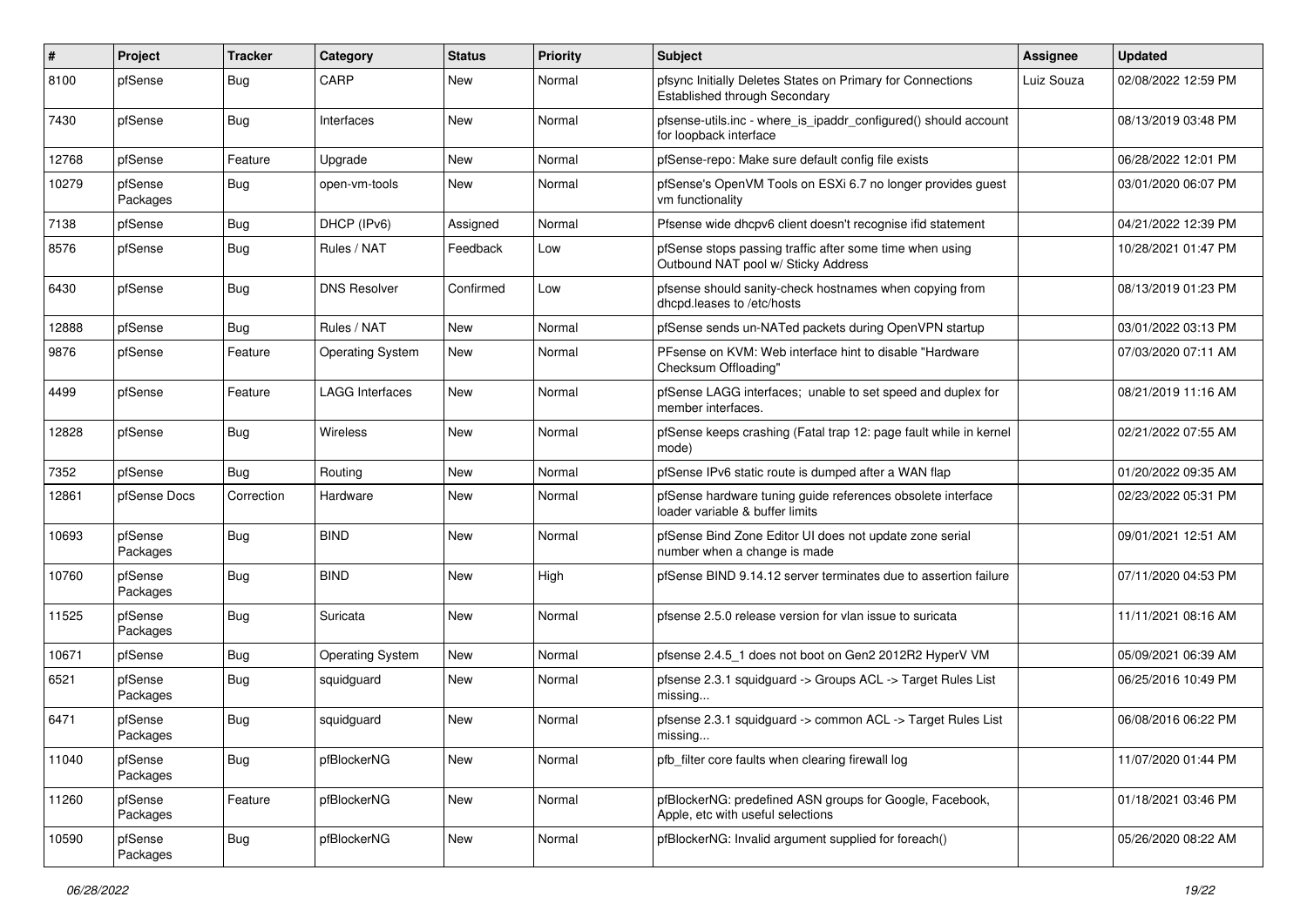| #     | Project             | <b>Tracker</b> | Category                | <b>Status</b> | <b>Priority</b> | <b>Subject</b>                                                                                                         | Assignee            | <b>Updated</b>      |
|-------|---------------------|----------------|-------------------------|---------------|-----------------|------------------------------------------------------------------------------------------------------------------------|---------------------|---------------------|
| 10278 | pfSense<br>Packages | Bug            | pfBlockerNG             | New           | Normal          | pfBlockerNG: Formatting issue on DNSBL stats page                                                                      |                     | 02/24/2020 01:36 PM |
| 9724  | pfSense<br>Packages | Bug            | pfBlockerNG             | New           | High            | pfblockerng-firewall-filter-service-will-not-start                                                                     |                     | 09/05/2019 06:32 AM |
| 10253 | pfSense<br>Packages | <b>Bug</b>     | pfBlockerNG             | New           | Normal          | pfblockerng-devel uses user interface for VIP causing issues<br>with other services                                    |                     | 02/11/2020 09:17 AM |
| 12916 | pfSense<br>Packages | <b>Bug</b>     | pfBlockerNG             | New           | Normal          | pfBlockerNG-devel cron job does not trigger xmlrpc sync                                                                | <b>Viktor Gurov</b> | 04/11/2022 12:55 PM |
| 12918 | pfSense<br>Packages | Feature        | pfBlockerNG             | New           | Normal          | pfBlockerNG-devel changes from xmlrpc sync do not take effect<br>immediately                                           |                     | 03/07/2022 02:29 PM |
| 10252 | pfSense<br>Packages | <b>Bug</b>     | pfBlockerNG             | <b>New</b>    | High            | pfblockerng-devel                                                                                                      |                     | 02/11/2020 05:18 PM |
| 11209 | pfSense<br>Packages | Feature        | pfBlockerNG             | <b>New</b>    | Normal          | pfBlockerNG soft blocking                                                                                              |                     | 01/01/2021 02:07 PM |
| 12932 | pfSense<br>Packages | Feature        | pfBlockerNG             | <b>New</b>    | High            | pfblockerng per user whitelist                                                                                         |                     | 03/11/2022 11:08 AM |
| 13156 | pfSense<br>Packages | Regression     | pfBlockerNG             | <b>New</b>    | Normal          | pfBlockerNG IP block stats do not work                                                                                 |                     | 06/13/2022 08:16 PM |
| 9662  | pfSense<br>Packages | <b>Bug</b>     | pfBlockerNG             | New           | Normal          | PfblockerNG do not update after pfsense reboot and wait for<br>next cron task                                          |                     | 08/20/2019 09:00 AM |
| 12330 | pfSense<br>Packages | Bug            | pfBlockerNG             | Feedback      | Normal          | pfBlockerNG devel creating invalid NAT rules on boot                                                                   |                     | 04/21/2022 12:40 PM |
| 10164 | pfSense<br>Packages | <b>Bug</b>     | pfBlockerNG             | New           | Normal          | pfBlockerNG dashboard widget position is not maintained when<br>updating                                               |                     | 01/06/2020 10:06 AM |
| 11261 | pfSense<br>Packages | <b>Bug</b>     | pfBlockerNG             | New           | Normal          | pfBlockerNG ASN numbers in IPv4 (/IPv6) Custom_List<br>generate error(s) "Invalid numeric literal at line 1, column 7" |                     | 01/28/2021 08:34 AM |
| 12706 | pfSense<br>Packages | Bug            | pfBlockerNG             | Feedback      | Normal          | pfBlockerNG and unbound does not work after switching /var to<br>RAM disk                                              | <b>Viktor Gurov</b> | 03/24/2022 10:47 AM |
| 11398 | pfSense<br>Packages | Bug            | pfBlockerNG             | <b>New</b>    | Normal          | pfBlocker upgrade hangs forever                                                                                        |                     | 04/21/2022 12:39 PM |
| 13154 | pfSense<br>Packages | <b>Bug</b>     | pfBlockerNG             | Confirmed     | Normal          | pfBlocker causing excessive CPU load                                                                                   |                     | 06/28/2022 01:14 PM |
| 11184 | pfSense             | <b>Bug</b>     | FreeBSD                 | New           | Normal          | PF: State policy cannot be configurable                                                                                |                     | 02/09/2021 02:43 AM |
| 1683  | pfSense             | Feature        | Rules / NAT             | <b>New</b>    | Normal          | PF scrub min-ttl option                                                                                                |                     | 09/23/2020 01:52 AM |
| 5075  | pfSense             | <b>Bug</b>     | Rules / NAT             | Confirmed     | Normal          | pf errors that don't return a line number on first line don't file<br>notice                                           |                     | 09/01/2015 06:42 PM |
| 3943  | pfSense             | Feature        | <b>Operating System</b> | New           | Low             | pf - divert-reply not implemented (usefull for haproxy)                                                                |                     | 10/16/2014 06:42 PM |
| 12120 | pfSense             | Feature        | <b>DHCP Relay</b>       | New           | Normal          | Permit several sets of destination DHCP servers in DHCP relay                                                          |                     | 07/11/2021 05:41 PM |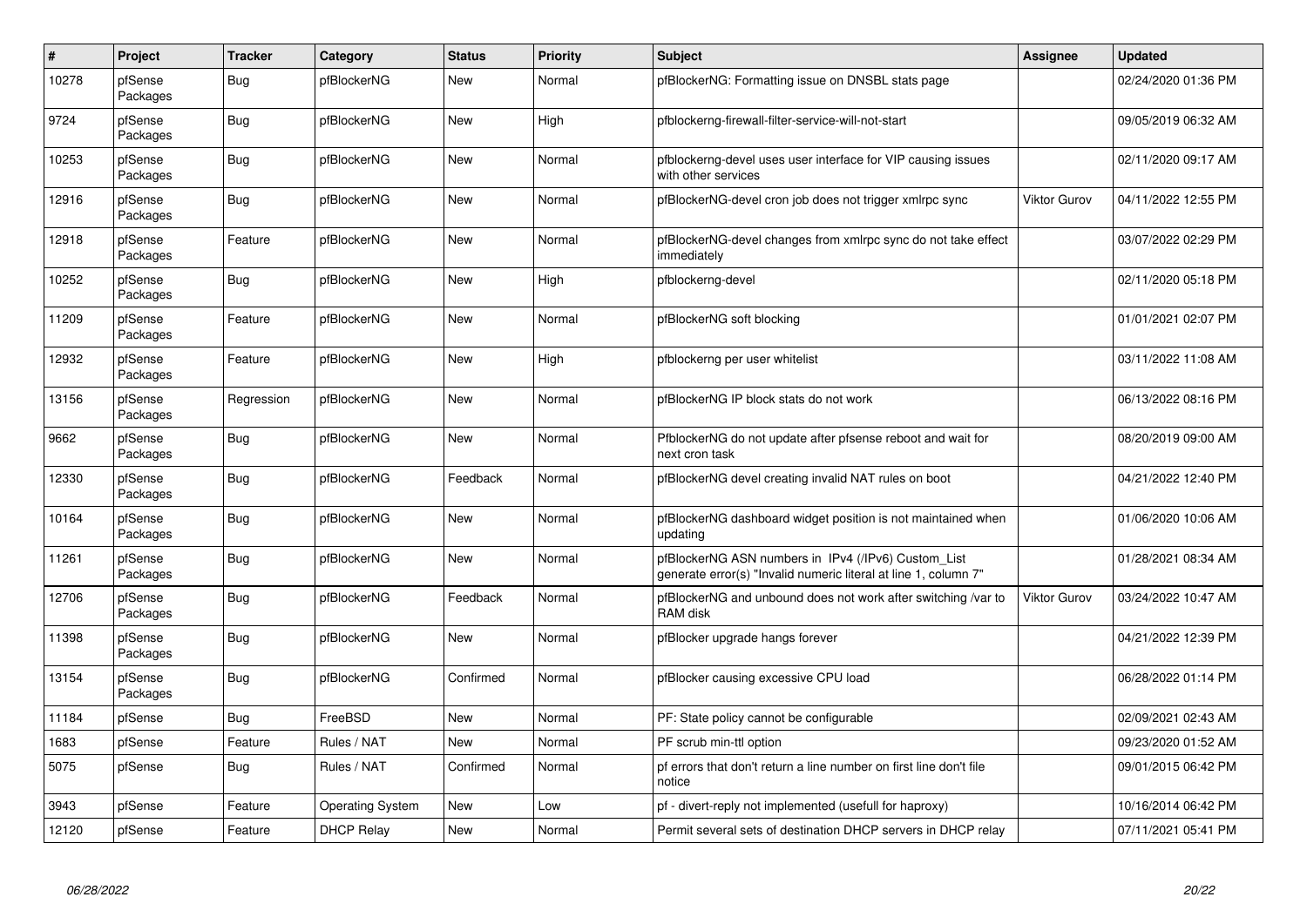| #     | Project             | <b>Tracker</b> | Category                     | <b>Status</b> | Priority | <b>Subject</b>                                                                                               | <b>Assignee</b>     | <b>Updated</b>      |
|-------|---------------------|----------------|------------------------------|---------------|----------|--------------------------------------------------------------------------------------------------------------|---------------------|---------------------|
| 3706  | pfSense             | Bug            | User Manager /<br>Privileges | New           | Normal   | Permission order affects default page on limited accounts, but<br>can't reorder                              |                     | 02/06/2016 04:10 AM |
| 10238 | pfSense             | Feature        | <b>Operating System</b>      | New           | Very Low | Periodic Scrub of ZFS filesystem                                                                             |                     | 12/31/2020 03:02 PM |
| 12122 | pfSense             | <b>Bug</b>     | Web Interface                | New           | Normal   | Perform greedy actions asychronously                                                                         |                     | 07/10/2021 01:10 PM |
| 12549 | pfSense             | Regression     | <b>IPsec</b>                 | New           | Normal   | Per-user Mobile IPsec settings are not applied to connecting<br>mobile clients                               | Jim Pingle          | 06/28/2022 12:01 PM |
| 1574  | pfSense             | Feature        | User Manager /<br>Privileges | New           | Normal   | Password quality enforcment.                                                                                 |                     | 02/06/2016 04:15 AM |
| 9485  | pfSense             | <b>Bug</b>     | User Manager /<br>Privileges | New           | Normal   | password match error on system_usermanager causes Group<br>membership to be reset.                           |                     | 04/26/2019 08:52 AM |
| 7365  | pfSense             | Feature        | Logging                      | New           | Low      | Pass firewall/filter rule set through logging for centralized loggers<br>to key on                           |                     | 03/07/2017 10:44 AM |
| 13209 | pfSense<br>Packages | <b>Bug</b>     | pfBlockerNG                  | New           | Low      | Parsing Filter log by pfBlockerNG creates IP Block log with<br>Source/Destination mixed up or wrong Direcion | <b>Viktor Gurov</b> | 05/25/2022 03:50 AM |
| 11770 | pfSense Plus        | Bug            | Hardware / Drivers           | <b>New</b>    | Normal   | Pantech UML295 USB Modem No Longer Functional                                                                |                     | 04/01/2021 11:28 AM |
| 12740 | pfSense             | <b>Bug</b>     | FreeBSD                      | Incomplete    | Normal   | panic: esp input cb: Unexpected address family                                                               |                     | 01/27/2022 01:19 PM |
| 13017 | pfSense             | Feature        | Packet Capture               | New           | Normal   | Packet capture: add preview results while capture is running                                                 |                     | 04/09/2022 11:08 AM |
| 4914  | pfSense             | Feature        | Diagnostics                  | New           | Low      | <b>Packet Capture Settings</b>                                                                               |                     | 08/20/2019 08:51 AM |
| 4456  | pfSense             | Feature        | Diagnostics                  | New           | Normal   | Packet capture additional filtering options                                                                  |                     | 08/20/2019 03:30 PM |
| 11724 | pfSense             | <b>Bug</b>     | Package System               | New           | Normal   | Packages unexpectedly removed when changing update<br>branches                                               |                     | 03/29/2021 08:09 AM |
| 5469  | pfSense             | <b>Bug</b>     | Package System               | Confirmed     | Low      | package.dtd XSD schema is a piece of pathetic, useless,<br>unmaintained junk                                 |                     | 11/22/2015 06:26 AM |
| 7954  | pfSense<br>Packages | Bug            | Squid                        | Confirmed     | Normal   | Package upgrade/reinstall gets stuck on deinstall if the<br>package-provided service is not running          |                     | 10/18/2017 12:04 PM |
| 7521  | pfSense             | Feature        | Package System               | New           | High     | Package Updates via Mirror                                                                                   |                     | 05/04/2017 08:21 PM |
| 12248 | pfSense             | Feature        | Package System               | New           | Low      | Package Update Availability Notification                                                                     |                     | 11/28/2021 10:02 AM |
| 13054 | pfSense             | Feature        | Package System               | New           | Normal   | Package plugin hook for web server configuration stanzas                                                     | Jim Pingle          | 04/12/2022 03:04 PM |
| 10526 | pfSense<br>Packages | <b>Bug</b>     | pfBlockerNG                  | New           | Normal   | Package pfBlockerNG Crashes on Alert view                                                                    |                     | 05/04/2020 08:59 AM |
| 6842  | pfSense             | Feature        | Package System               | New           | Low      | Package Manager progress bar should indicate overall progress                                                |                     | 08/21/2019 08:55 AM |
| 9616  | pfSense<br>Packages | Feature        | New Package<br>Request       | New           | Normal   | Package for Docs                                                                                             |                     | 03/26/2020 06:34 AM |
| 9755  | pfSense             | Bug            | Package System               | New           | Very Low | package description wrong link<br>https://www.freshports.org/security/openvpn-client-export                  |                     | 09/13/2019 07:22 AM |
| 13043 | pfSense<br>Packages | <b>Bug</b>     | WireGuard                    | New           | Normal   | OSPF over Wireguard interface doesn't populate neighbors after<br>reboot                                     |                     | 04/11/2022 09:22 AM |